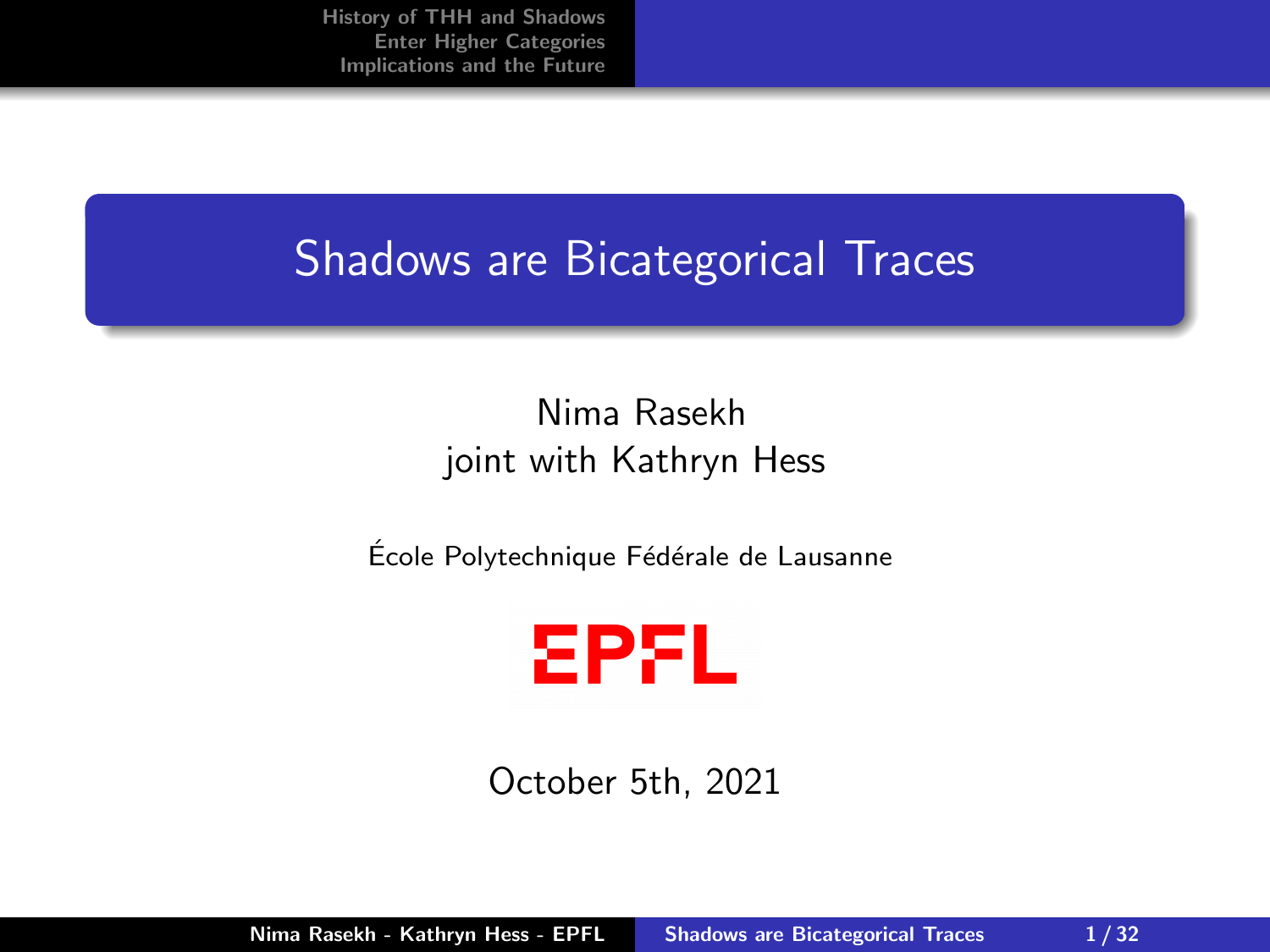# What's this talk about?

- Goal of this talk is to understand connection between topological Hochschild homology and shadows.
- In order to do that we review the relevant concepts.
- **If time permits we will look applications to Morita invariance** and possible further applications.
- For more details see the paper: Shadows are Bicategorical Traces (arXiv:2109.02144).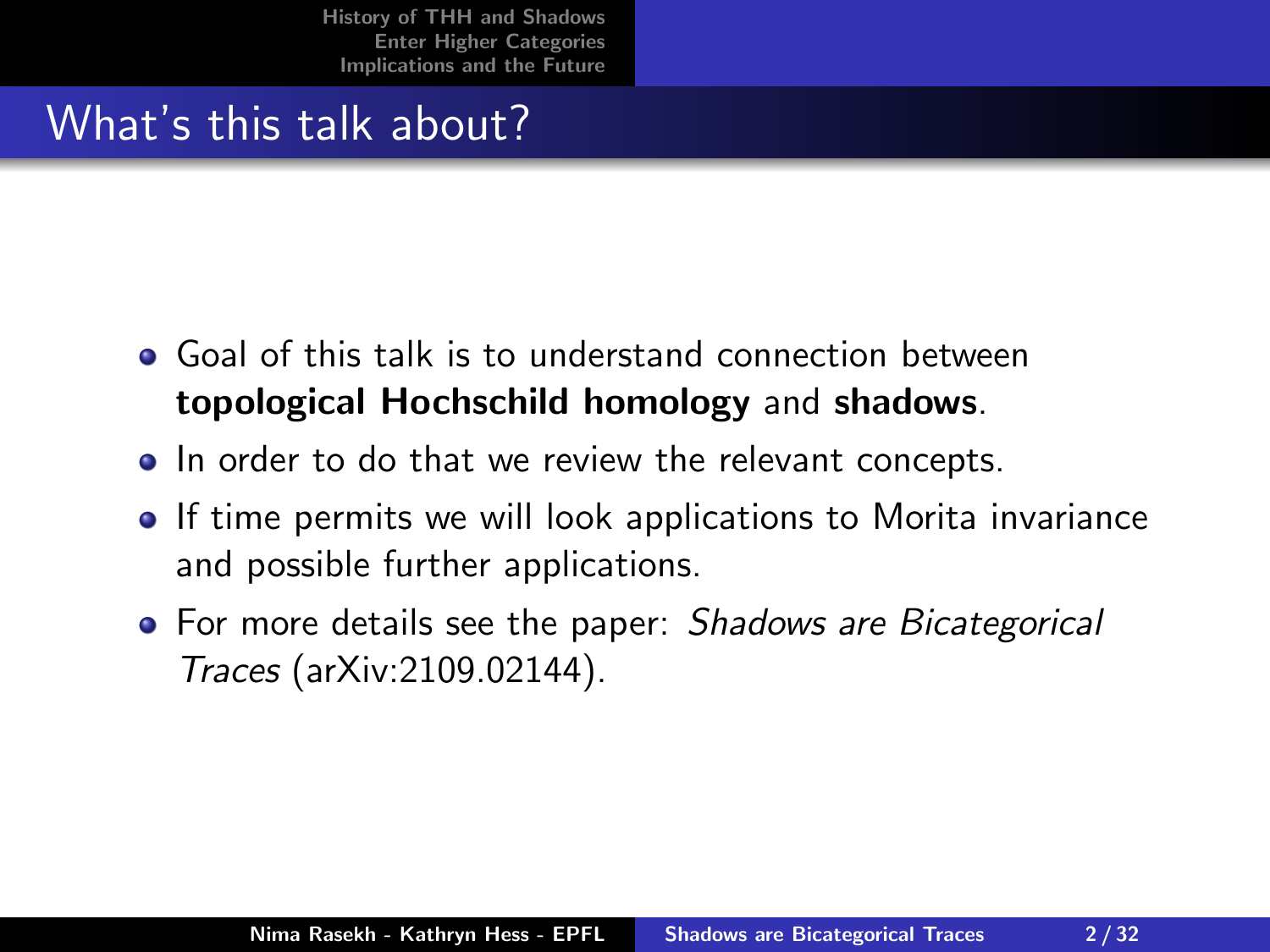**[Rings](#page-3-0) [Bimodules](#page-6-0)** [Shadows](#page-10-0)

### <span id="page-2-0"></span>Hochschild Homology

Let A be an associative unital algebra over a ring  $k$ . Then Hochschild homology  $HH_{\bullet}(A)$  is defined as the homology of the complex

$$
A \xleftarrow{\longleftarrow} A \otimes_k A \xleftarrow{\longleftarrow} A \otimes_k A \otimes_k A \xrightarrow{\longleftarrow{\longleftarrow}} \cdots
$$

with

$$
d_i(a_0 \otimes \ldots \otimes a_n) = \begin{cases} a_0 \otimes \ldots \otimes a_i a_{i+1} \otimes \ldots \otimes a_n & \text{if } i < n \\ a_n a_0 \otimes \ldots \otimes a_{n-1} & \text{if } i = n \end{cases}
$$

and

$$
s_i(a_0\otimes...\otimes a_n)=a_0\otimes...\otimes a_i\otimes 1\otimes a_{i+1}\otimes...\otimes a_n
$$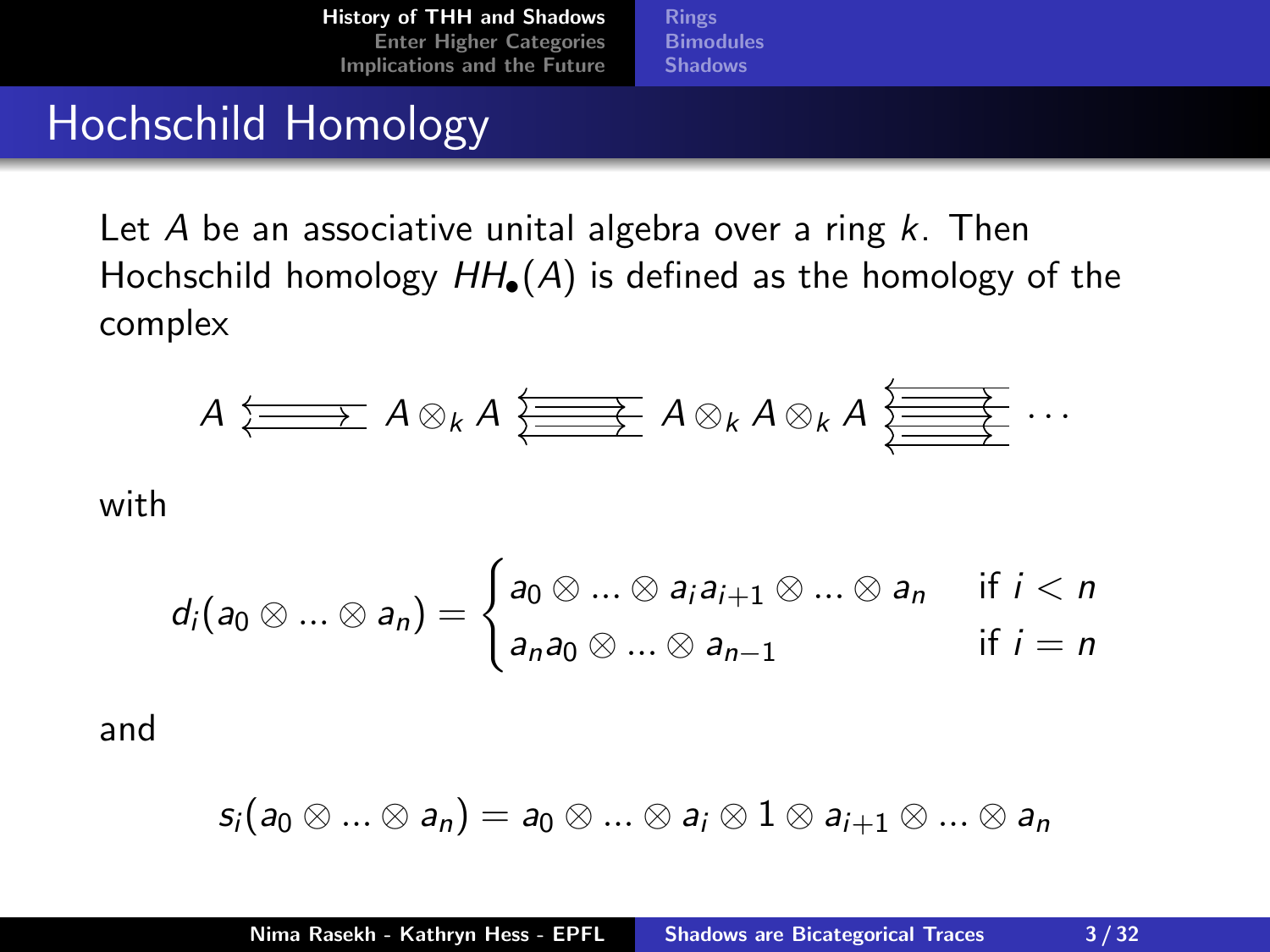[Rings](#page-4-0) **[Bimodules](#page-6-0) [Shadows](#page-10-0)** 

# <span id="page-3-0"></span>Why Hochschild Homology in Homotopy Theory?

 $\bullet$  If A is commutative then Hochschild homology recovers Kähler differentials of the corresponding variety and hence Hochschild homology has been used as a generalization to the non-commutative setting (Connes).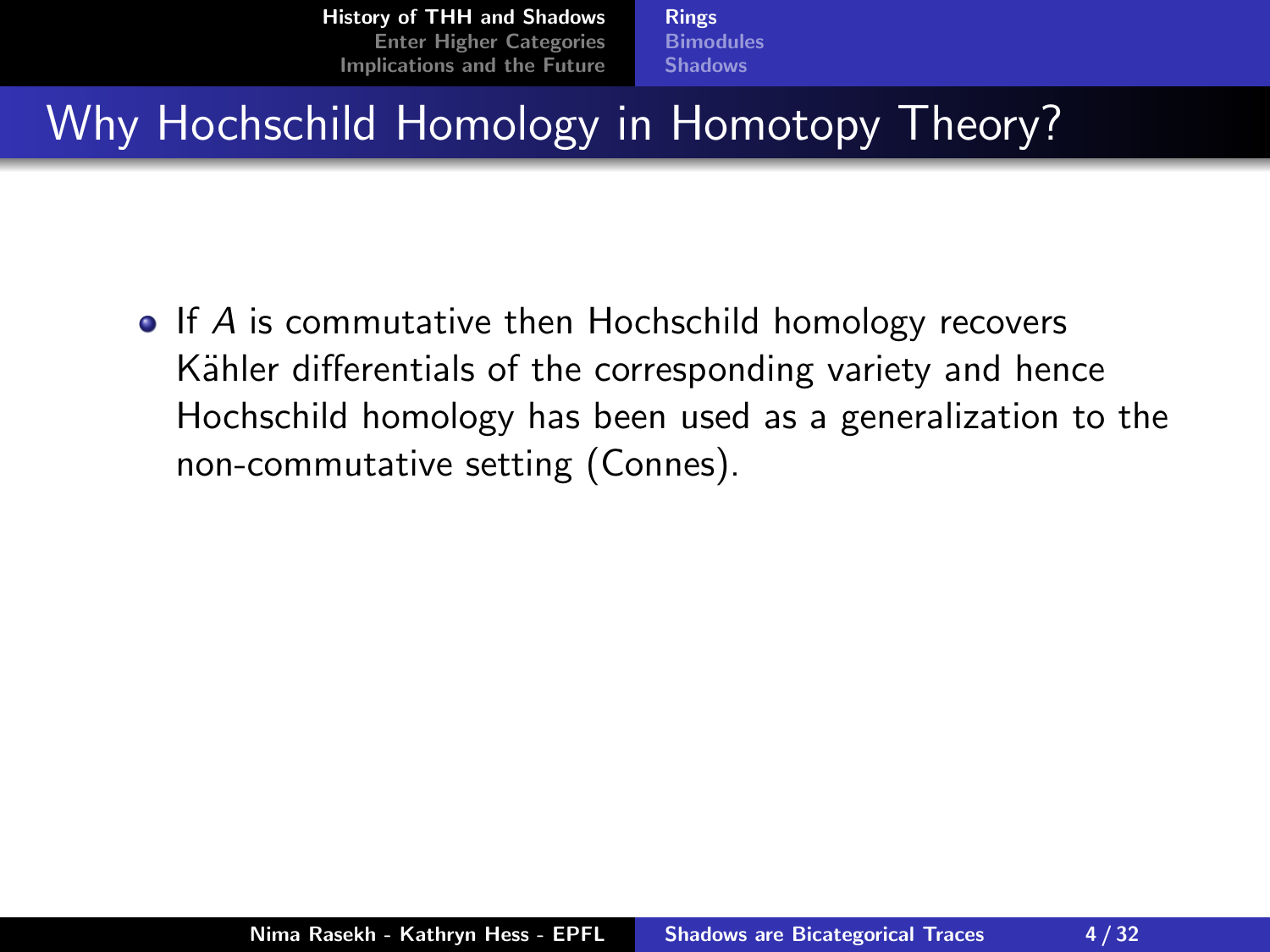[Rings](#page-3-0) **[Bimodules](#page-6-0) [Shadows](#page-10-0)** 

# <span id="page-4-0"></span>Why Hochschild Homology in Homotopy Theory?

- $\bullet$  If A is commutative then Hochschild homology recovers Kähler differentials of the corresponding variety and hence Hochschild homology has been used as a generalization to the non-commutative setting (Connes).
- It became an object of interest in homotopy theory via the Dennis trace map from algebraic K-theory.
- This motivated a homotopical generalization of Hochschild homology to topological Hochschild homology with a generalization of the trace, by Bökstedt and EKMM.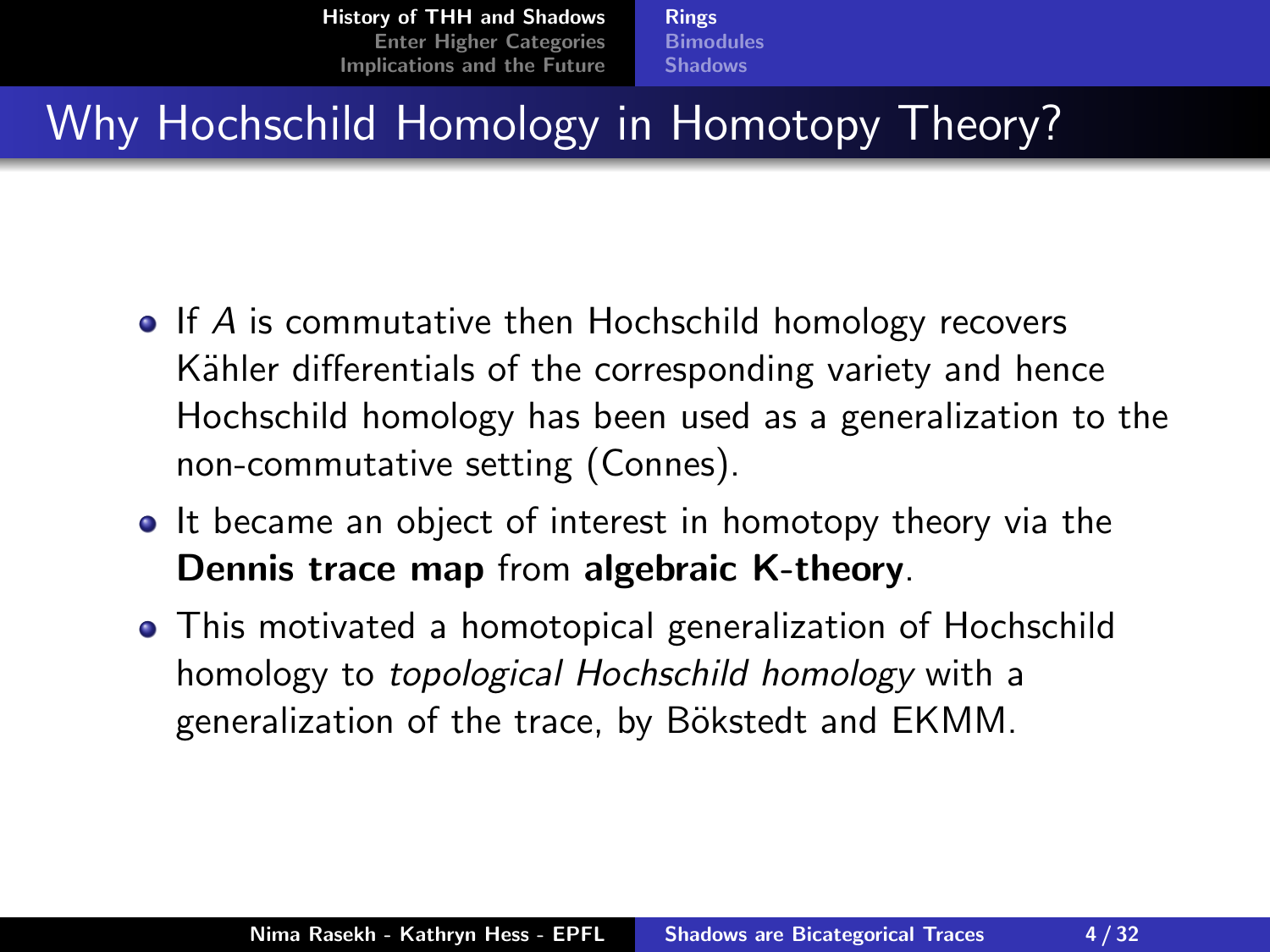**[Rings](#page-3-0) [Bimodules](#page-6-0)** [Shadows](#page-10-0)

#### Topological Hochschild Homology

Let A be a ring spectrum over k. Then topological Hochschild homology  $THH(A)$  is defined as the spectrum

 $THH(A) =$ 

$$
|A \xleftarrow{\longleftarrow} A \wedge_k A \xleftarrow{\longleftarrow} A \wedge_k A \wedge_k A \xleftarrow{\longleftarrow} \cdots
$$

with

$$
d_i(a_0 \otimes \ldots \otimes a_n) = \begin{cases} a_0 \otimes \ldots \otimes a_i a_{i+1} \otimes \ldots \otimes a_n & \text{if } i < n \\ a_n a_0 \otimes \ldots \otimes a_{n-1} & \text{if } i = n \end{cases}
$$

and

$$
s_i(a_0\otimes...\otimes a_n)=a_0\otimes...\otimes a_i\otimes 1\otimes a_{i+1}\otimes...\otimes a_n
$$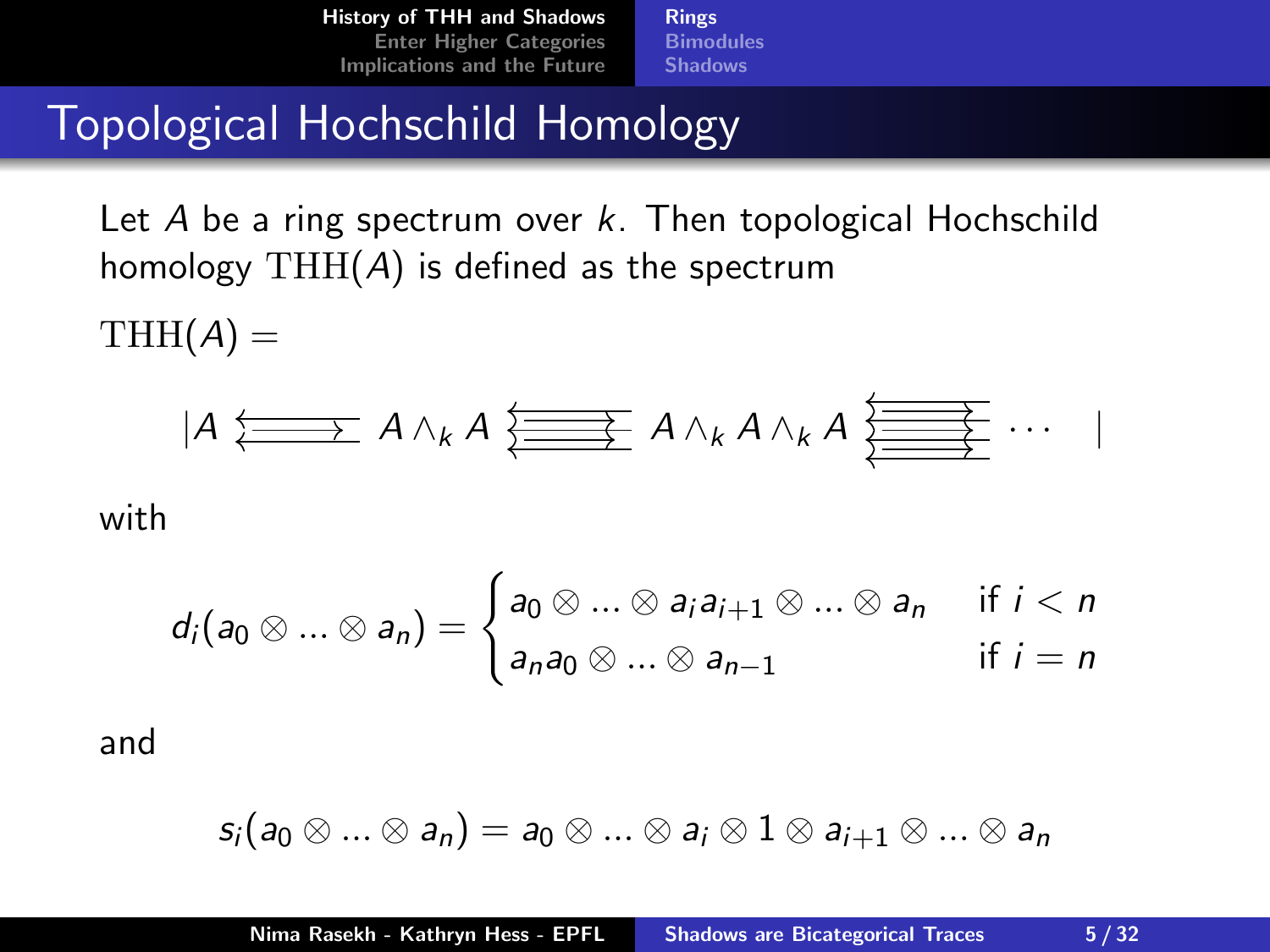[Rings](#page-3-0) **[Bimodules](#page-6-0) [Shadows](#page-10-0)** 

# <span id="page-6-0"></span>From Rings to Categories

Algebraic K-theory of a ring is computed via its category of modules and so the input was generalized to categories that share certain features (such as Waldhausen categories).

Hence, THH has also been generalized to various categories and in particular here we focus on the case of spectrally enriched categories: meaning a category C with objects  $X, Y, Z, ...$  and for two objects a mapping spectrum  $C(X, Y)$  and composition

 $\mathcal{C}(X, Y) \wedge \mathcal{C}(Y, Z) \rightarrow \mathcal{C}(X, Z).$ 

"Ring spectrum  $=$  Spectrally enriched category with one object"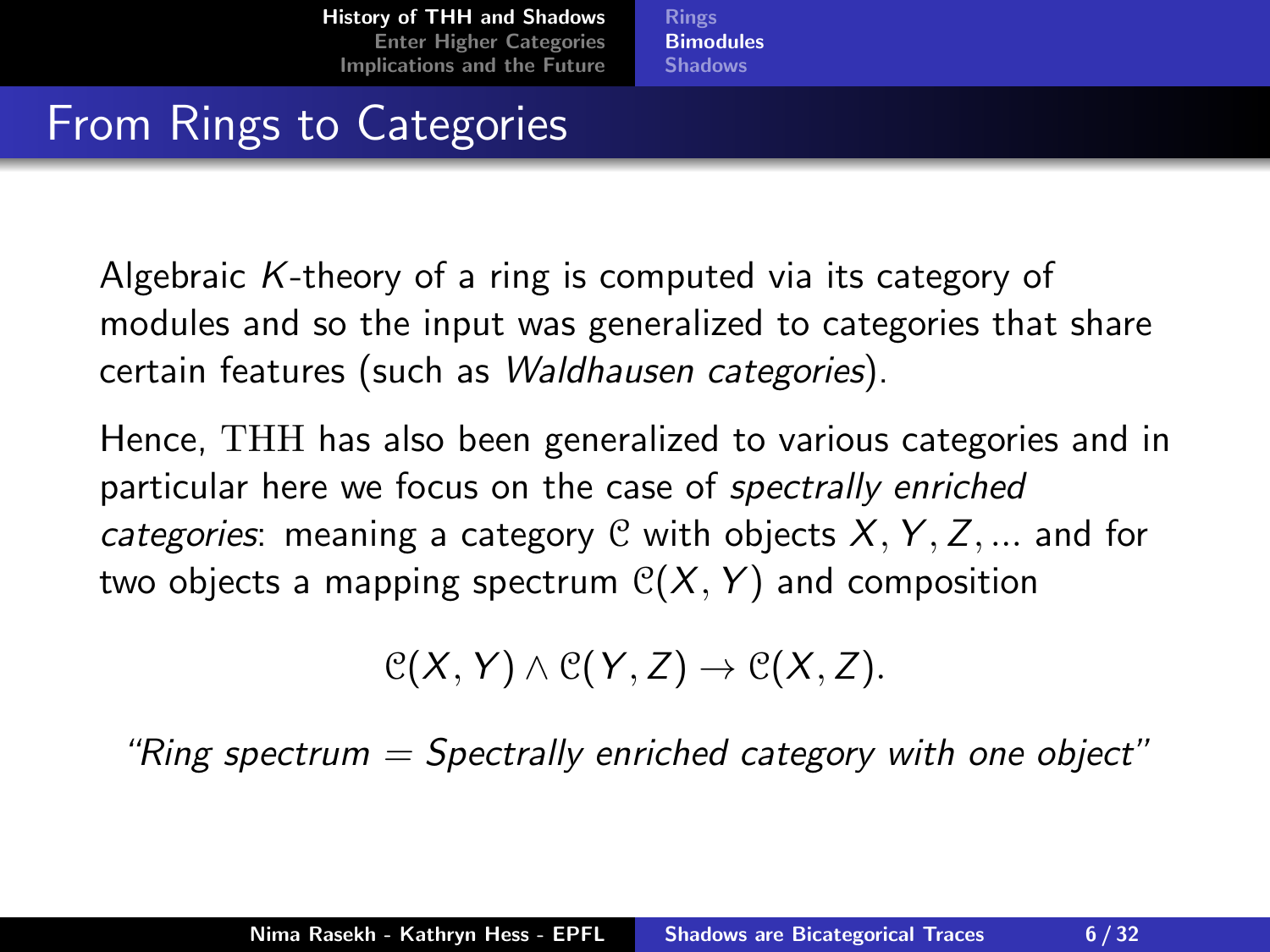[Rings](#page-3-0) **[Bimodules](#page-6-0)** [Shadows](#page-10-0)

### THH of Bimodules

Let  $\mathcal{C}, \mathcal{D}$  be spectrally enriched categories. A  $(\mathcal{C}, \mathcal{D})$ -bimodule M is a spectrum valued functor

$$
\mathcal{M}: \mathcal{C}^{op} \wedge \mathcal{D} \to \text{Sp}
$$

and for a  $(\mathcal{C}, \mathcal{C})$ -bimodule M, THH $(\mathcal{M}, \mathcal{C})$  is defined as

$$
\text{THH}(\mathcal{M}, \mathcal{C}) =
$$
  

$$
|\vee_{c_0, ..., c_n} \mathcal{C}(c_0, c_1) \wedge \mathcal{C}(c_1, c_2) \wedge ... \wedge \mathcal{C}(c_{n-1}, c_n) \wedge \mathcal{M}(c_n, c_0)|
$$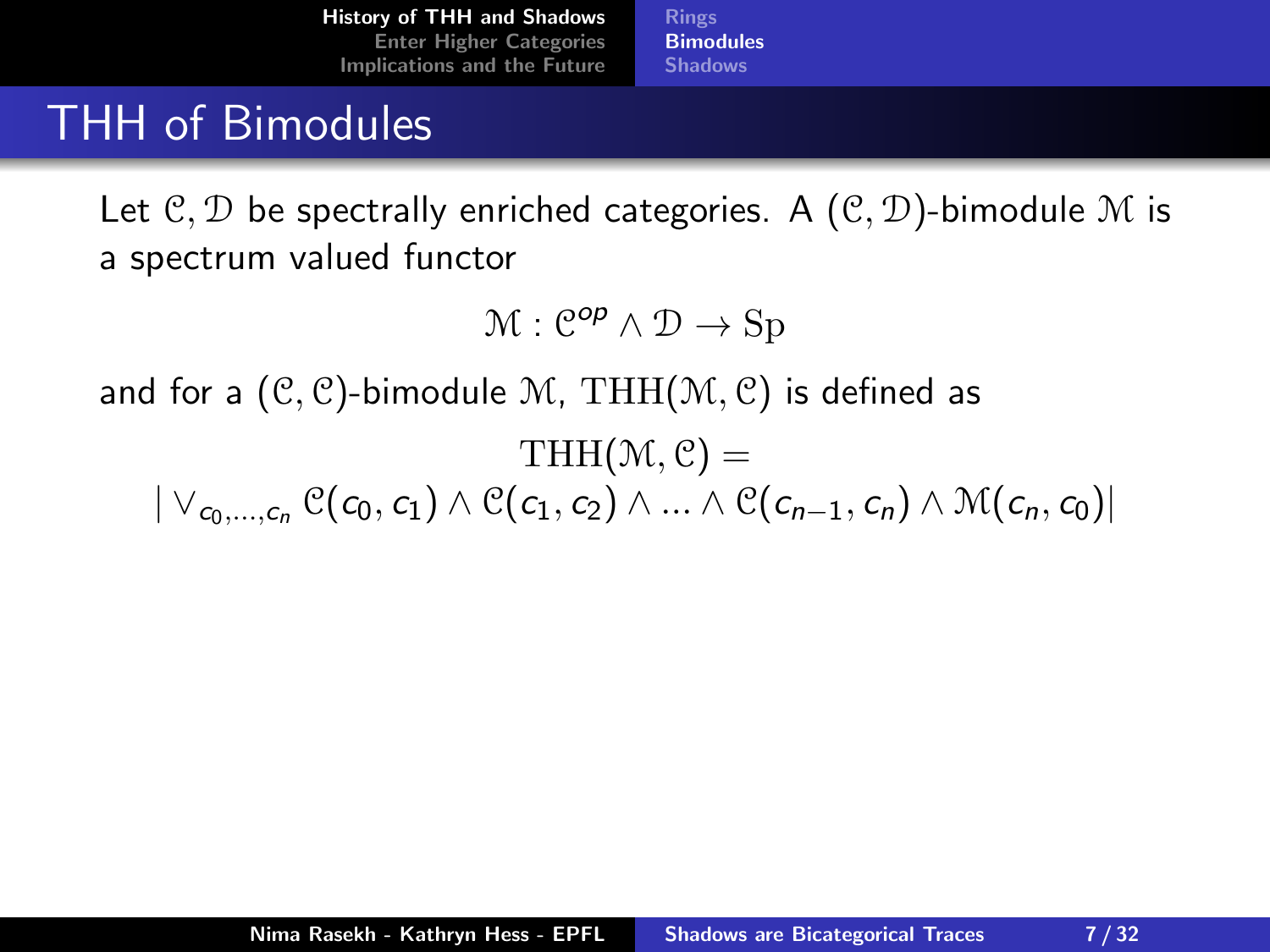[Rings](#page-3-0) **[Bimodules](#page-6-0) [Shadows](#page-10-0)** 

### THH of Bimodules

Let  $\mathcal{C}, \mathcal{D}$  be spectrally enriched categories. A  $(\mathcal{C}, \mathcal{D})$ -bimodule M is a spectrum valued functor

$$
\mathcal{M}: \mathcal{C}^{op} \wedge \mathcal{D} \to \text{Sp}
$$

and for a  $(\mathcal{C}, \mathcal{C})$ -bimodule M, THH $(\mathcal{M}, \mathcal{C})$  is defined as

 $THH(\mathcal{M}, \mathcal{C}) =$  $| \vee_{c_0,\dots,c_n} C(c_0,c_1) \wedge C(c_1,c_2) \wedge \dots \wedge C(c_{n-1},c_n) \wedge M(c_n,c_0)|$ Moreover, for two modules  $\mathcal{M}: \mathcal{C}^{op} \wedge \mathcal{D} \to \text{Sp}, \mathcal{N}: \mathcal{D}^{op} \wedge \mathcal{C} \to \text{Sp}$ we can define the  $(\mathcal{C}, \mathcal{C})$ -module

$$
\mathcal{M}\otimes\mathcal{N}:\mathcal{C}^{\textit{op}}\wedge\mathcal{C}\rightarrow\mathrm{Sp}
$$

as  $\mathcal{M}\otimes\mathcal{N}(\mathit{c},\mathit{c}')=\mathcal{M}(\mathit{c},\mathit{-})\wedge_{\mathcal{D}}^{\mathscr{C}}\mathcal{N}(\mathit{-},\mathit{c}')$  and similarly  $\mathcal{N}\otimes\mathcal{M}$  and we now have the following interesting result:

THH( $\mathcal{M} \otimes \mathcal{N}$ , C)  $\simeq$  THH( $\mathcal{N} \otimes \mathcal{M}$ , D).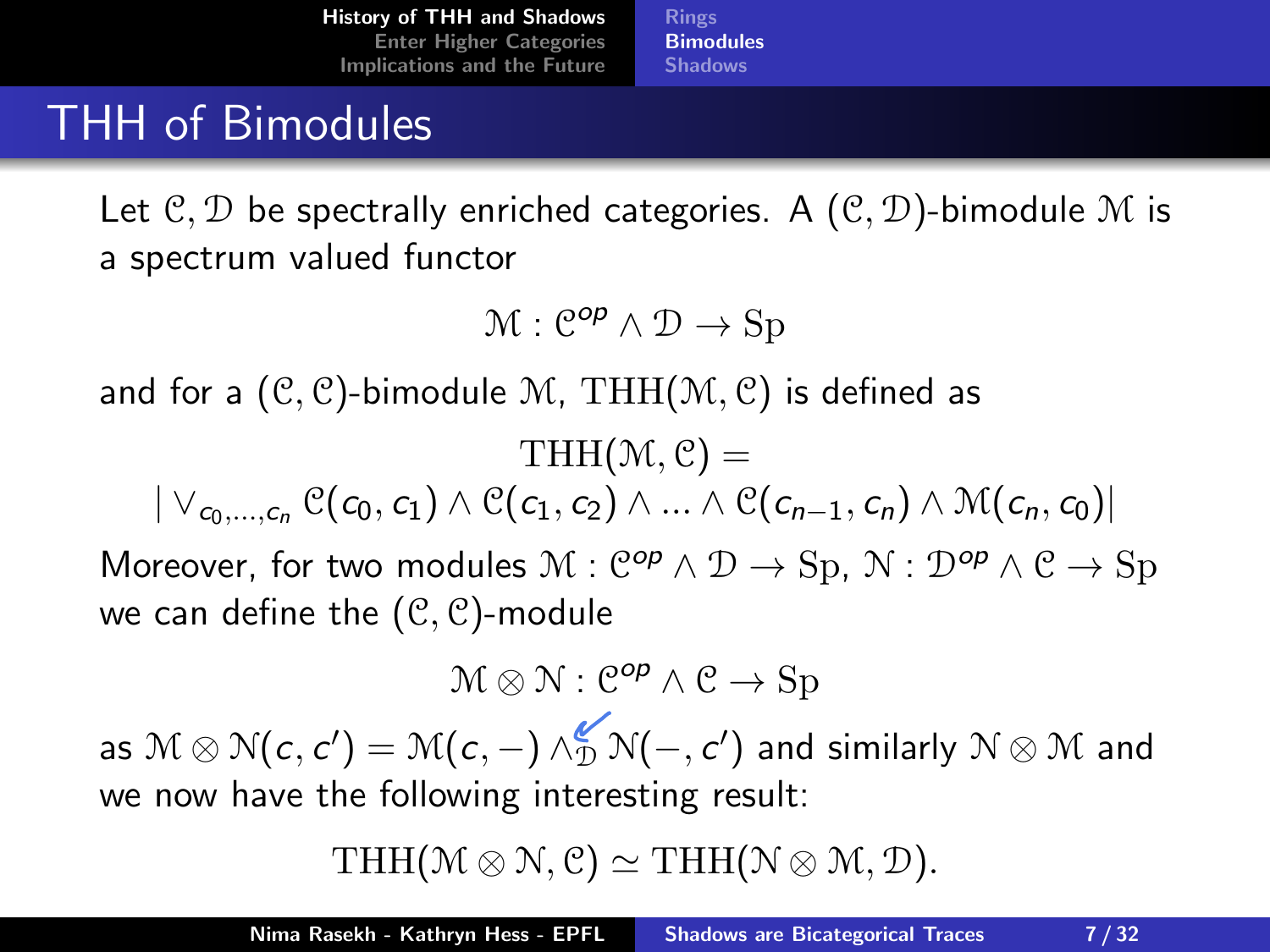[Rings](#page-3-0) **[Bimodules](#page-6-0) [Shadows](#page-10-0)** 

### What does this mean?

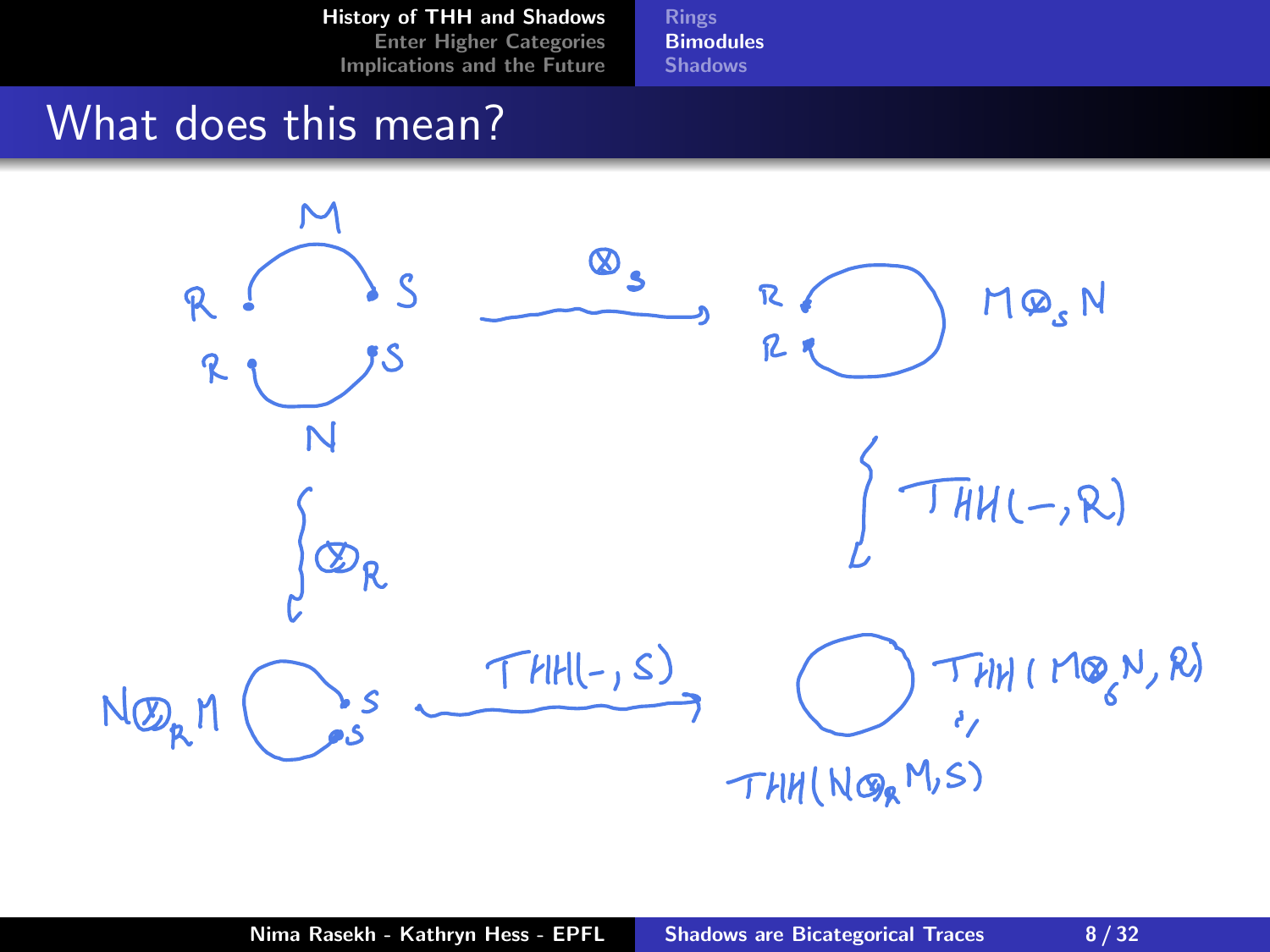[Rings](#page-3-0) **[Bimodules](#page-6-0) [Shadows](#page-10-0)** 

# <span id="page-10-0"></span>**Bicategories**

A bicategory has the data:

- Objects:  $X, Y, Z \in \mathrm{Obj}_{\mathbb{R}}$
- Morphisms: For two objects X, Y a category  $\mathcal{B}(X, Y)$ .
- **Composition:** For three objects  $X, Y, Z$  a composition  $\mathcal{B}(X, Y) \times \mathcal{B}(Y, Z) \rightarrow \mathcal{B}(X, Z).$
- **Identity:** For object X a unit morphism  $U_X$  which is an object in  $\mathcal{B}(X, X)$ .
- Associator: For three composable morphisms  $f, g, h$  a natural isomorphism

$$
(hg)f \stackrel{a}{\cong} h(gf)
$$

known as the associator.

• Unitor: For a morphisms,  $f : X \rightarrow Y$ , natural isomorphisms  $f(U_X) \stackrel{r}{\cong} f \stackrel{l}{\cong} U_Y f$ 

known as the right and left unitor.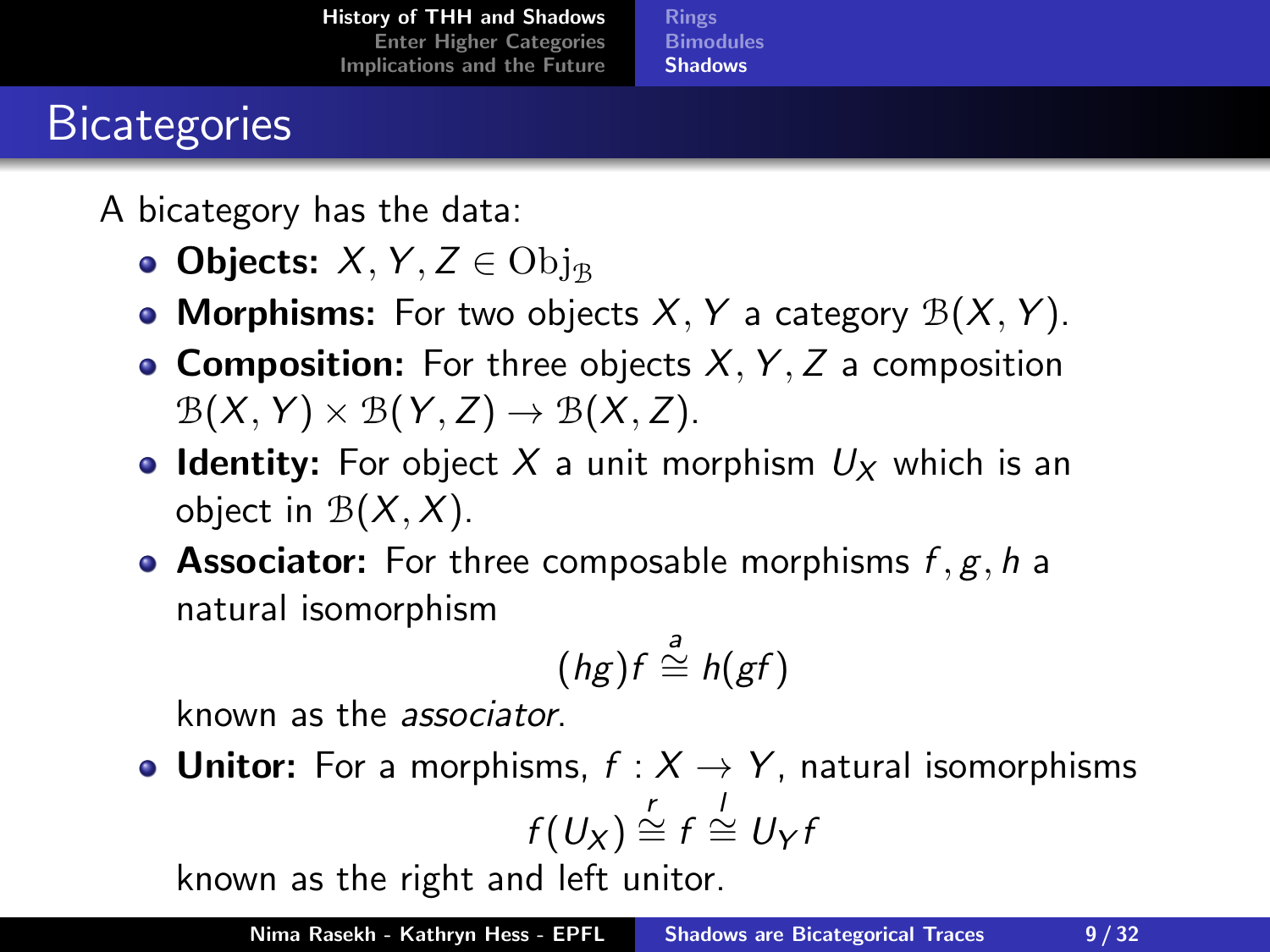[Rings](#page-3-0) **[Bimodules](#page-6-0)** [Shadows](#page-10-0)

### Enter Shadows I

Dealing with this structure becomes increasingly challenging, motivating Ponto to introduce the notion of a **shadow**, which precisely axiomatized the key aspects of  $THH(\mathcal{M}, \mathcal{C})$ .

#### Definition (Ponto)

Let  $\mathcal B$  be a bicategory and  $\mathcal D$  a category. A shadow on  $\mathcal B$  with values in D is a functor  $\langle \langle - \rangle \rangle : \quad \prod \quad \mathcal{B}(X,X) \to \mathcal{D}$  $X \in Obj(\mathcal{B})$ 

such that for every pair of 1-morphisms  $F: X \rightarrow Y$  and  $G: Y \rightarrow X$  in B, there is a natural isomorphism

$$
\theta:\langle\langle \mathit{FG} \rangle\rangle \stackrel{\cong}{\longrightarrow} \langle\langle \mathit{GF} \rangle\rangle.
$$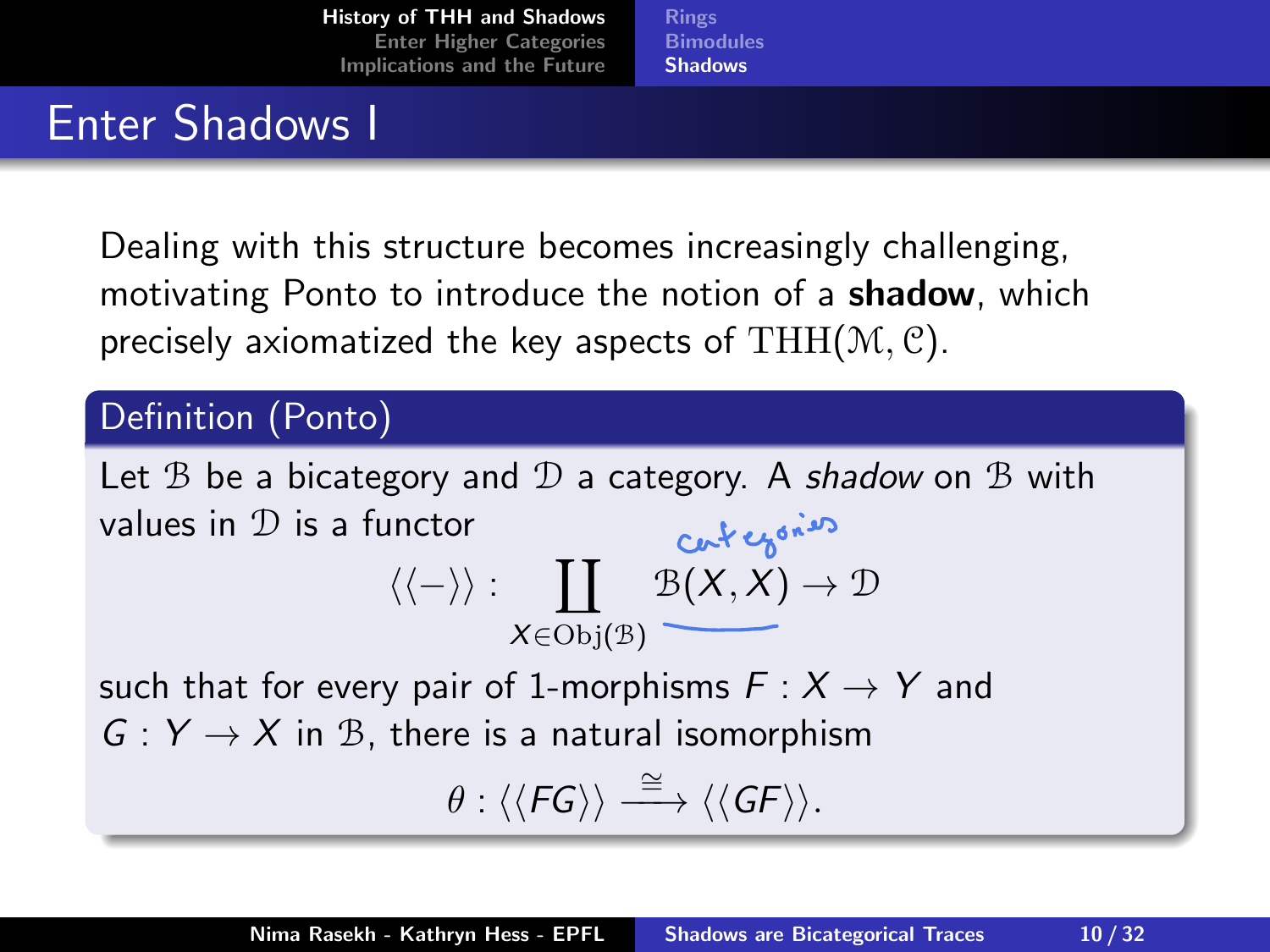**[Rings](#page-3-0) [Bimodules](#page-6-0)** [Shadows](#page-10-0)

#### Enter Shadows II

Moreover, for all  $F: X \to Y$ ,  $G: Y \to Z$ ,  $H: Z \to X$ , and  $K: X \rightarrow X$  the following diagrams in  $D$  commute:

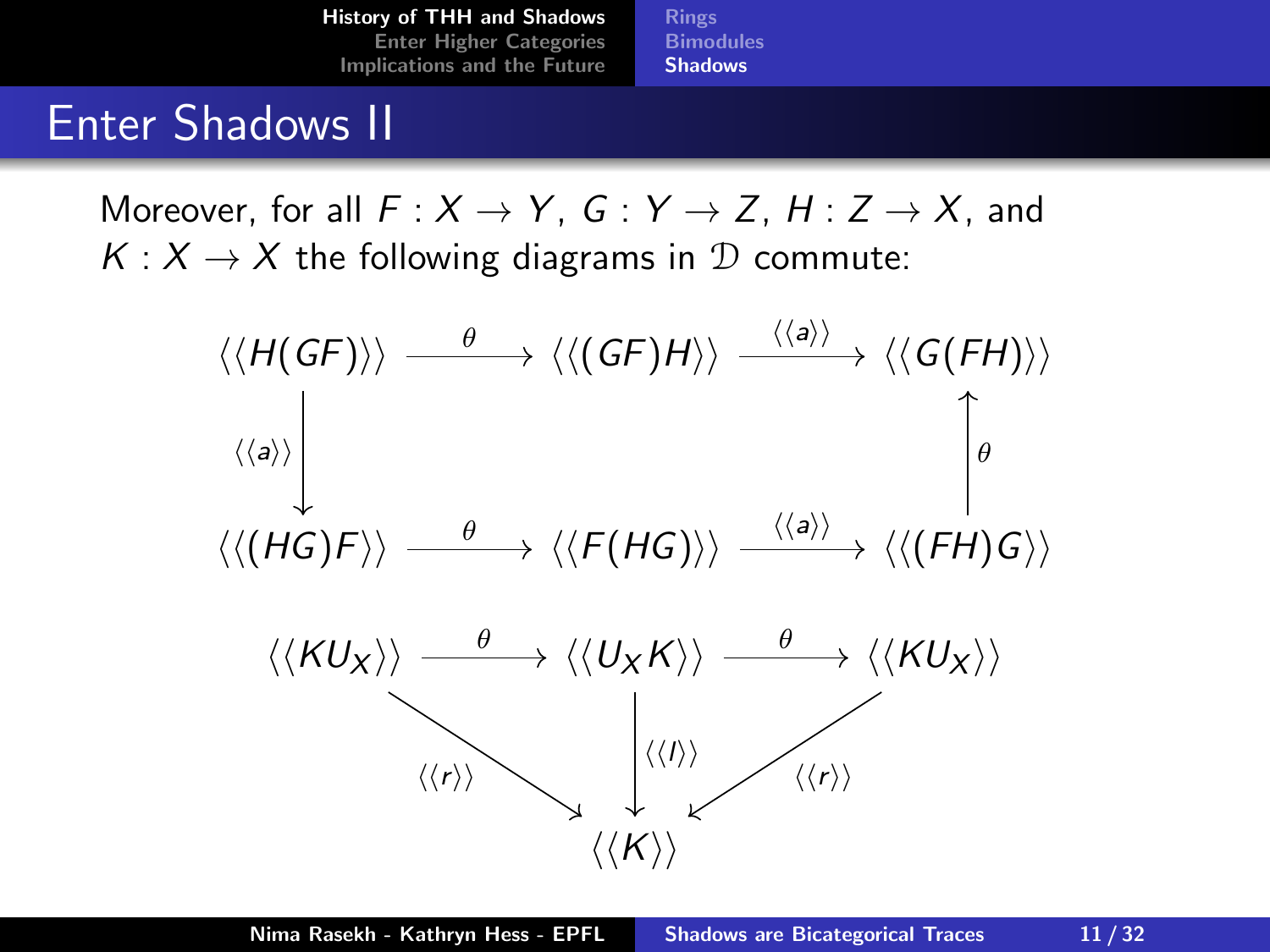[Rings](#page-3-0) **[Bimodules](#page-6-0) [Shadows](#page-10-0)** 

### THH is a Shadow

Let Mod be the bicategory with objects spectrally enriched categories and morphisms  ${\rm Mod}(\mathfrak C,\mathcal D)={\rm Mod}_{(\mathfrak C,\mathcal D)}$ , the homotopy category of  $(\mathcal{C}, \mathcal{D})$ -bimodules.

#### Theorem (Campbell-Ponto)

The functor

$$
\operatorname{THH}:\coprod_{\mathcal{C}}\operatorname{Mod}_{(\mathcal{C},\mathcal{C})}\to\operatorname{Sp}
$$

is a shadow on Mod with values in Sp.

Notice the key input is the equivalence

```
THH(\mathcal{M} \otimes \mathcal{N}, \mathcal{C}) \simeq THH(\mathcal{N} \otimes \mathcal{M}, \mathcal{D}).
```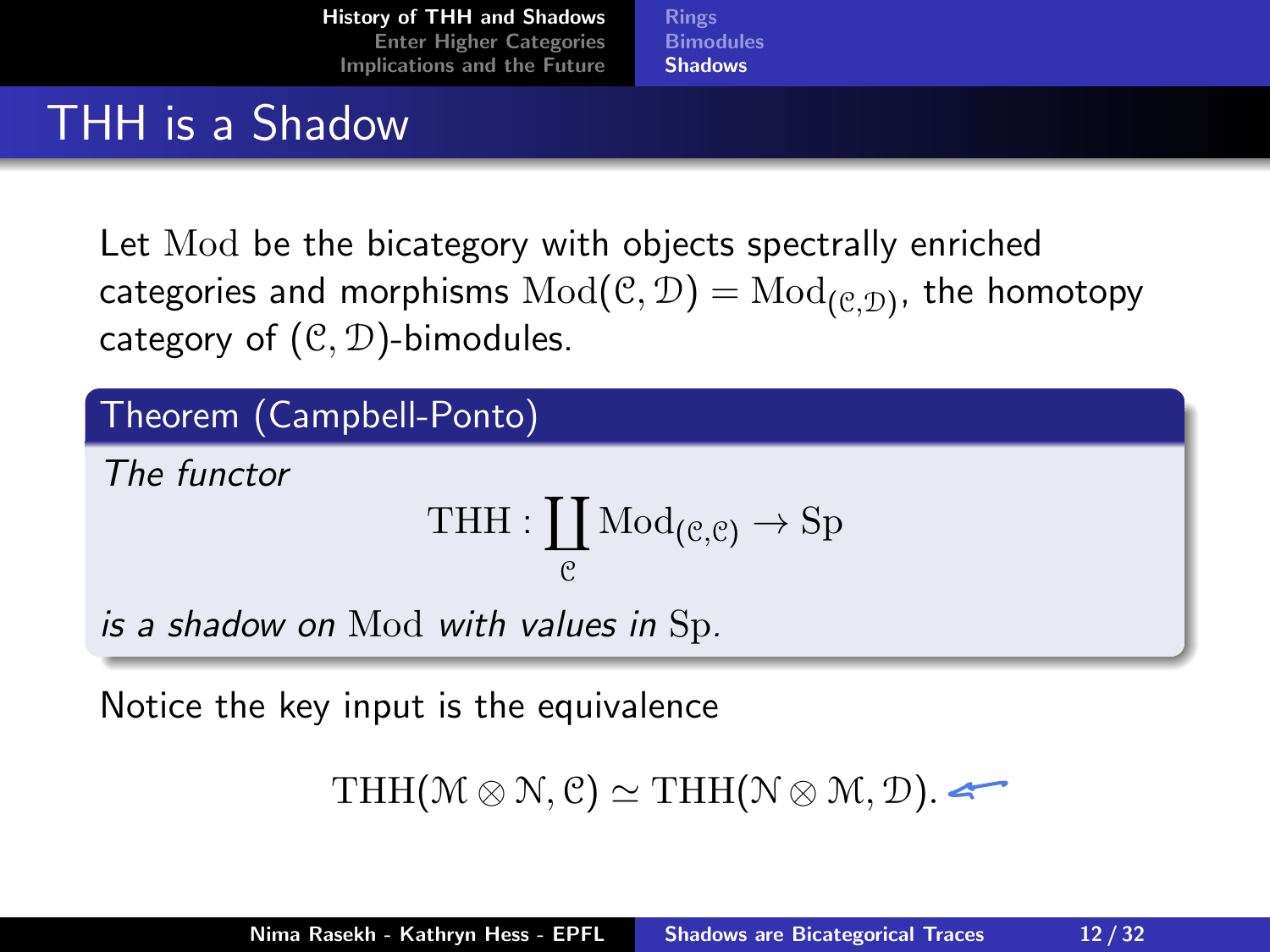[Rings](#page-3-0) **[Bimodules](#page-6-0)** [Shadows](#page-10-0)

## Morita Equivalence

#### Definition

Let B be a bicategory. We say two morphisms  $F: \mathcal{C} \to \mathcal{D}$ ,  $G: \mathcal{D} \to \mathcal{C}$  are *Morita dual* if there is a diagram of the form



satisfying the triangle identities and *Morita equivalent* if  $u, c$  are isomorphisms.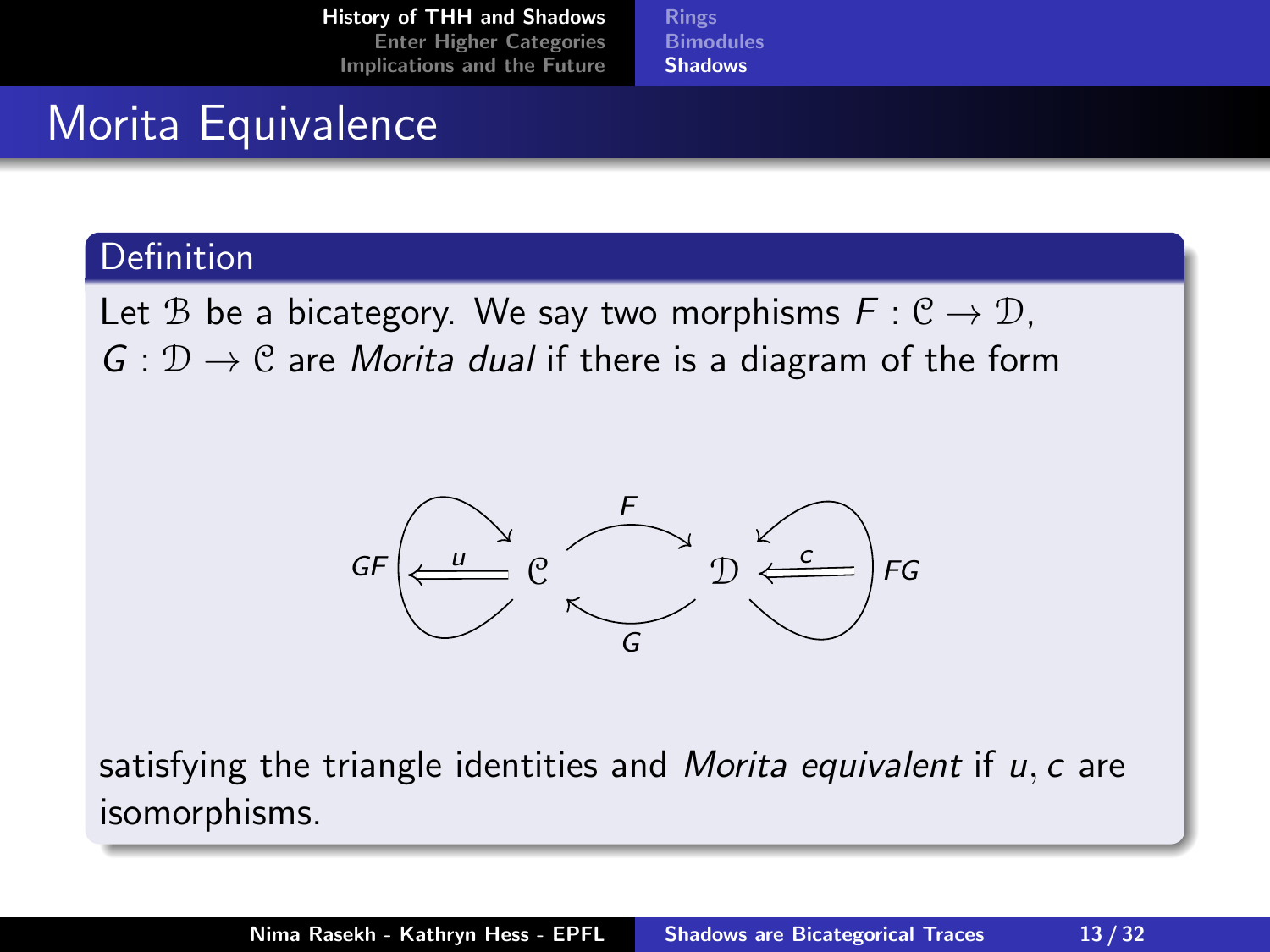[Rings](#page-3-0) [Bimodules](#page-6-0) [Shadows](#page-10-0)

### Shadows are Morita Invariant

#### Proposition (Campbell-Ponto)

Shadows are Morita invariant, meaning if we have a shadow  $\langle\langle -\rangle\rangle$ on B and F and G are Morita equivalent, then

 $\langle \langle \mathrm{id}_{\mathcal{C}} \rangle \rangle \cong \langle \langle \mathrm{id}_{\mathcal{D}} \rangle \rangle$ 

given via

$$
\langle\langle\mathrm{id}_{\mathcal{C}}\rangle\rangle\stackrel{\langle\langle u\rangle\rangle}{\rightarrow}\langle\langle\mathit{G}\mathit{F}\rangle\rangle\stackrel{\theta}{\cong}\langle\langle\mathit{F}\mathit{G}\rangle\rangle\stackrel{\langle\langle c\rangle\rangle}{\rightarrow}\langle\langle\mathrm{id}_{\mathcal{D}}\rangle\rangle
$$

This in particular generalizes Morita invariance of THH.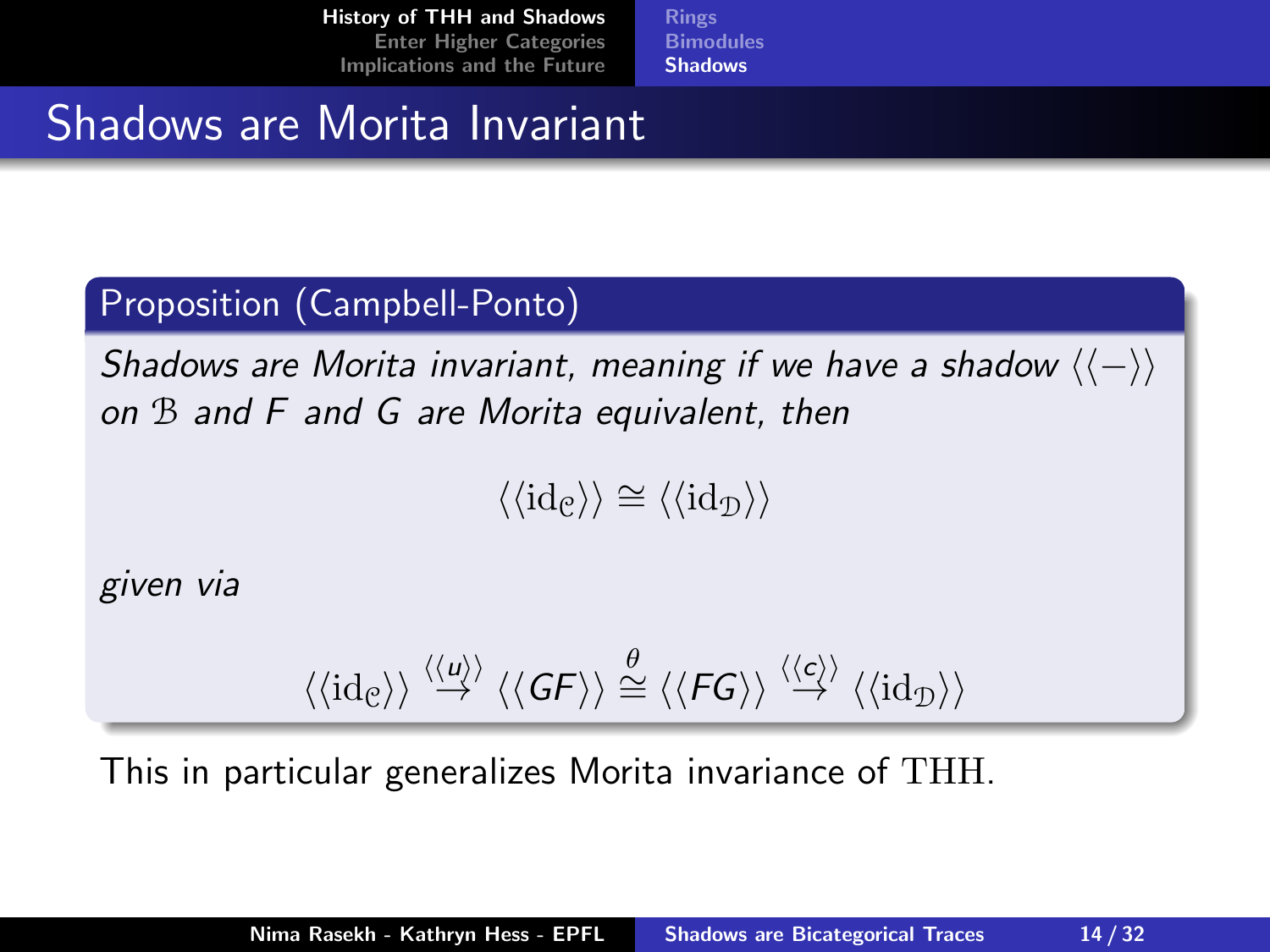[Rings](#page-3-0) **[Bimodules](#page-6-0) [Shadows](#page-10-0)** 

## Question?

#### Any questions about THH or shadows?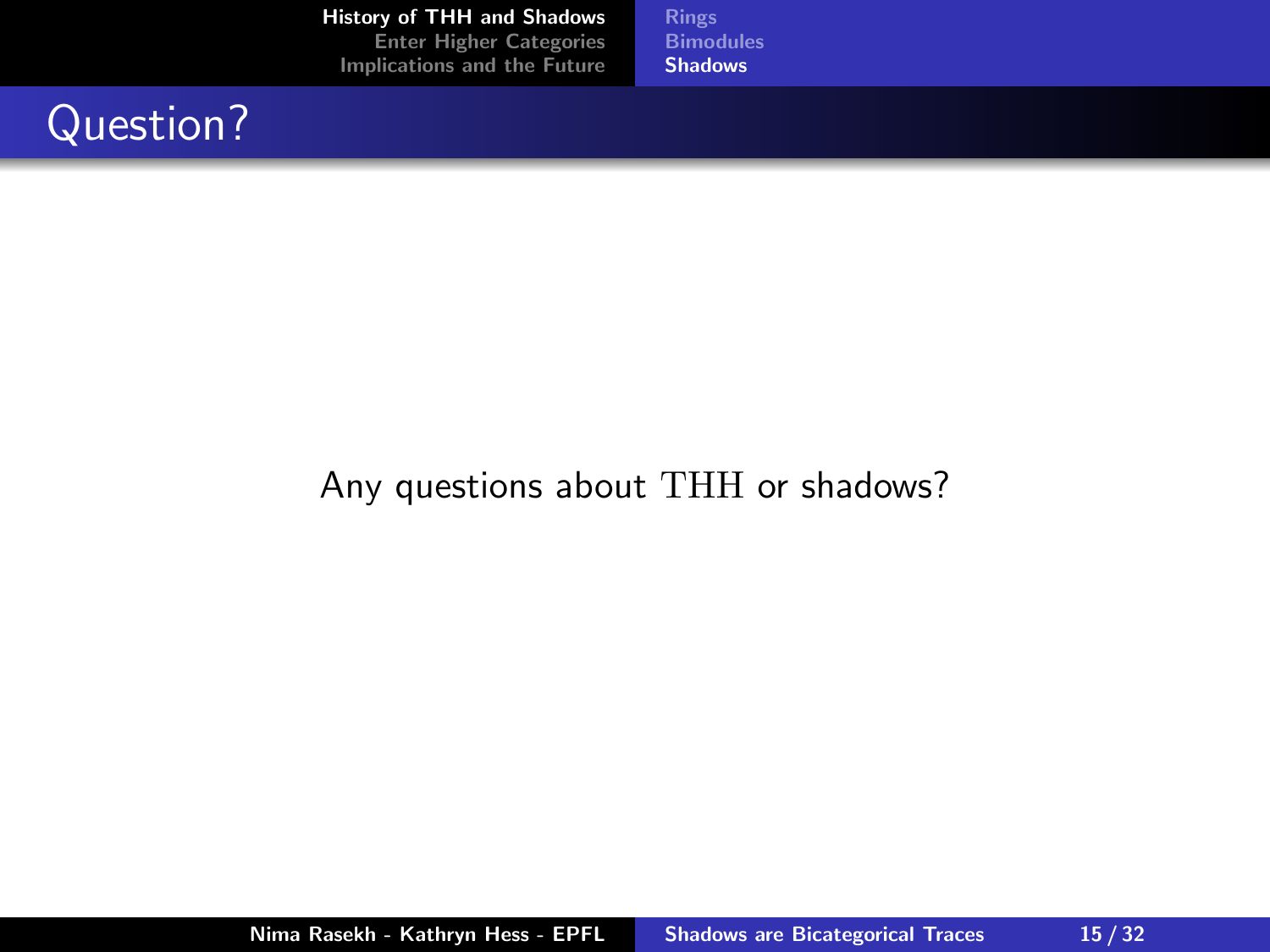[Why Higher Categories?](#page-19-0) [The Main Theorem](#page-22-0)

# <span id="page-17-0"></span>Why Homotopy Coherence?

**1** First of all there is a conceptual question how shadows are related to THH and why this axiomatization is able to recover these properties such as Morita invariance. Taking a higher categorical lense could clarify this connection.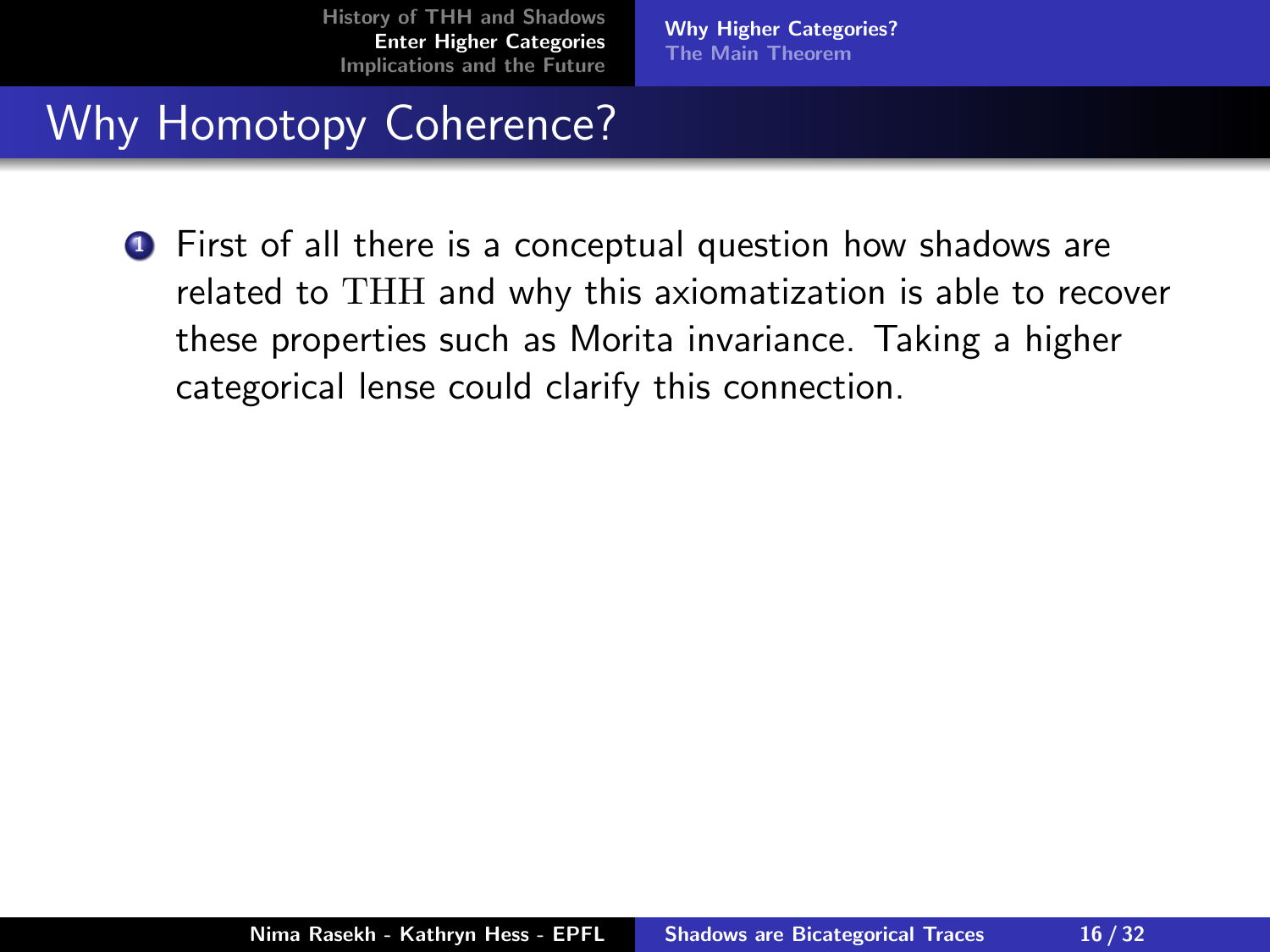[Why Higher Categories?](#page-19-0) [The Main Theorem](#page-22-0)

# Why Homotopy Coherence?

- **1** First of all there is a conceptual question how shadows are related to THH and why this axiomatization is able to recover these properties such as Morita invariance. Taking a higher categorical lense could clarify this connection.
- 2 There are now  $\infty$ -categorical approaches to THH, due to Nikolaus-Scholze, Berman, Ayala-Francis, ... . Shadows could only be used to axiomatize them at the level of homotopy categories and a proper axiomatization would require an  $(\infty, 2)$ -categorical version of a shadow.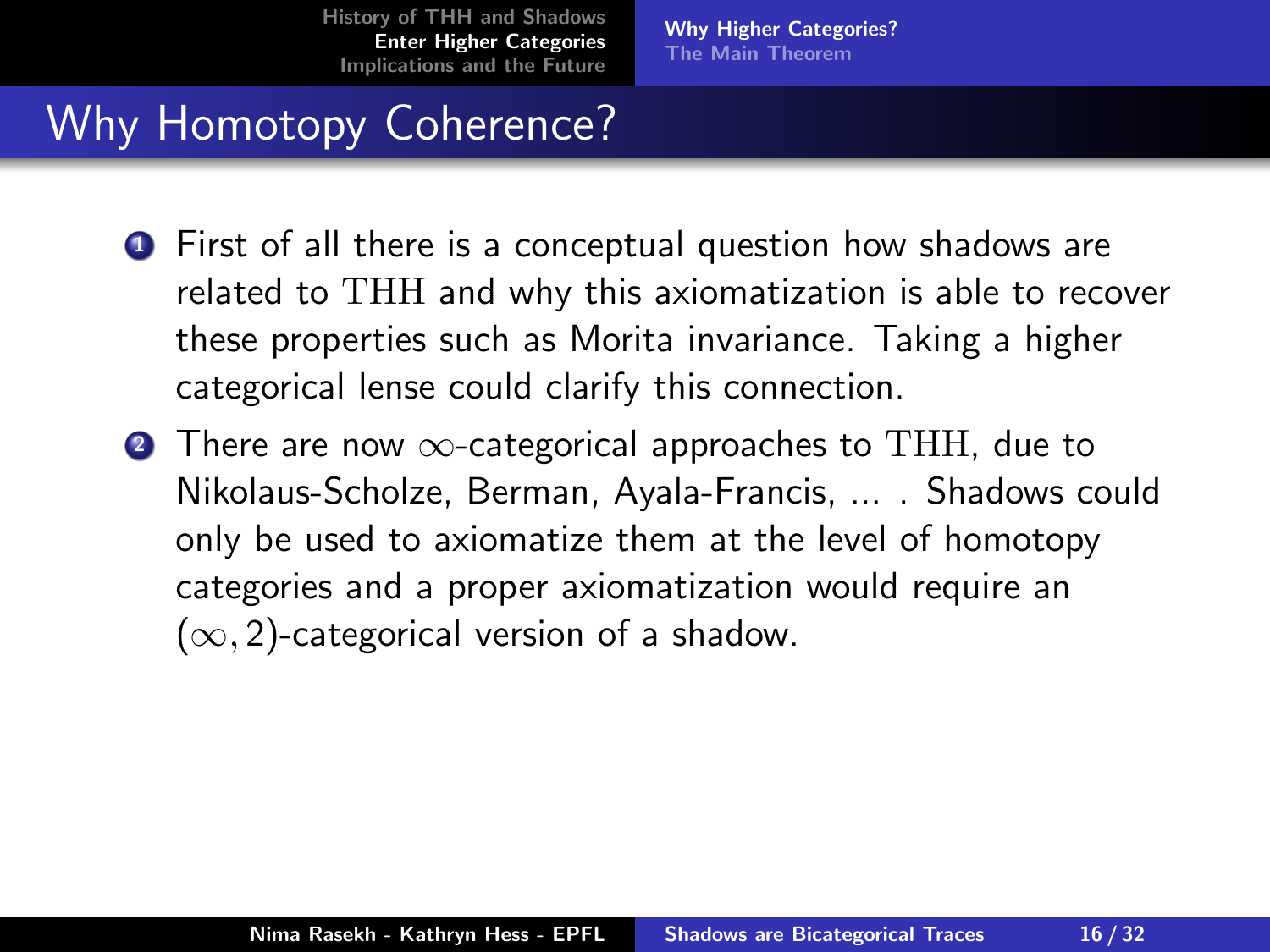[Why Higher Categories?](#page-17-0) [The Main Theorem](#page-22-0)

# <span id="page-19-0"></span>Why Homotopy Coherence?

- First of all there is a conceptual question how shadows are related to THH and why this axiomatization is able to recover these properties such as Morita invariance. Taking a higher categorical lense could clarify this connection.
- 2 There are now  $\infty$ -categorical approaches to THH, due to Nikolaus-Scholze, Berman, Ayala-Francis, ... . Shadows could only be used to axiomatize them at the level of homotopy categories and a proper axiomatization would require an  $(\infty, 2)$ -categorical version of a shadow.
- More fundamentally, there are coalgebraic version of THH, topological coHochschild homology, due to Shipley and Hess, and those cannot be studied at all at the point-set level (Péroux-Shipley).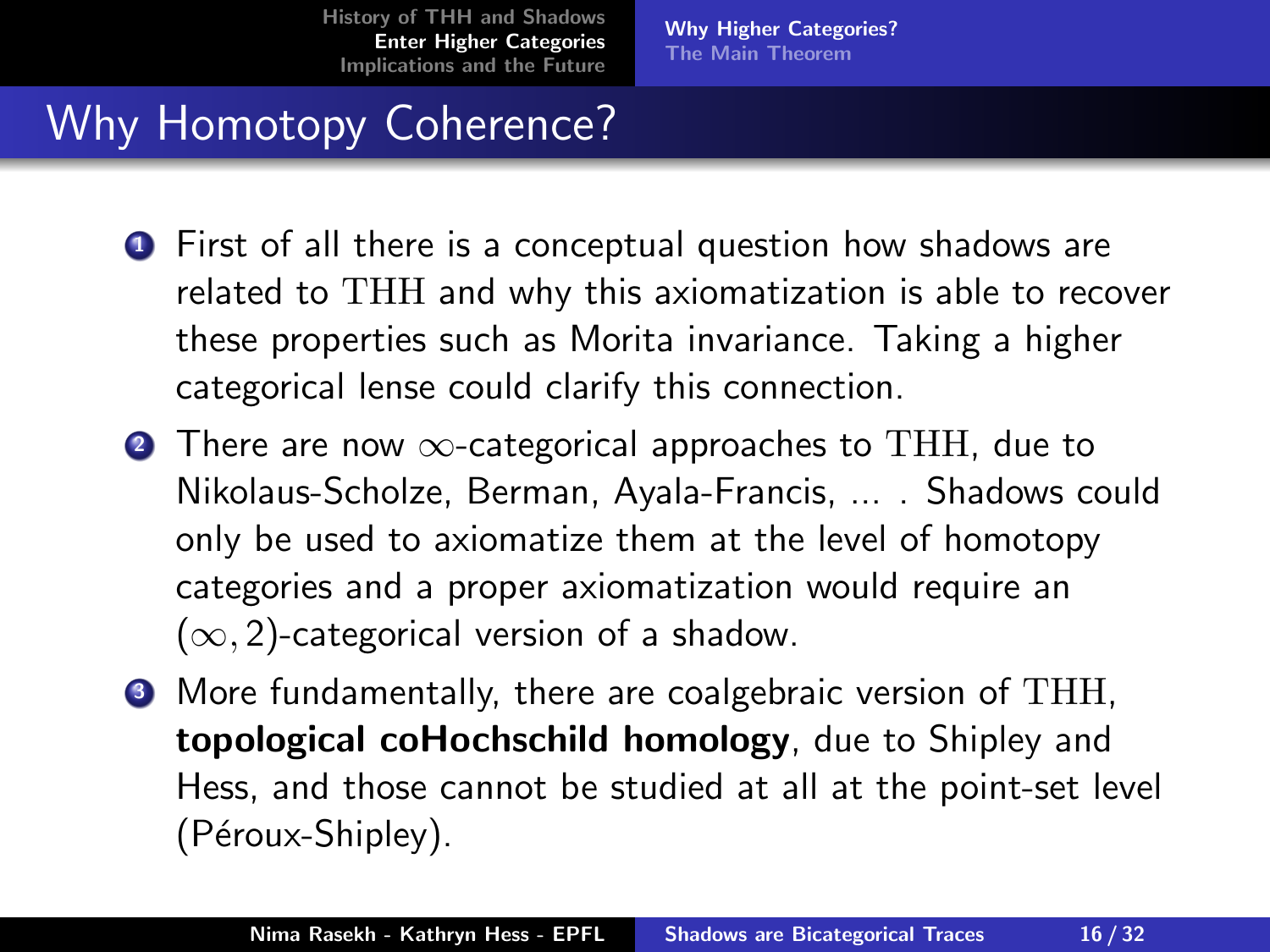[Why Higher Categories?](#page-17-0) [The Main Theorem](#page-22-0)

# **THH** of Bicategories

Using ideas regarding THH of enriched  $\infty$ -categories due to Berman, we can define THH of a bicategory  $\mathcal B$  as follows:

$$
|\coprod_{X_0,\ldots,X_n} \mathcal{B}(X_0,X_1) \times \ldots \times \mathcal{B}(X_n,X_0)| = |\coprod_{X_0,\ldots,X_n} \mathcal{B}(X_0,\ldots,X_n,X_0)| \simeq
$$
\n
$$
|\coprod_{X_0} \mathcal{B}(X_0,X_0) \overset{d_0}{\underset{d_1}{\rightleftharpoons}} \coprod_{X_0,X_1} \mathcal{B}(X_0,X_1,X_0) \overset{d_0}{\underset{d_2}{\rightleftharpoons}} \coprod_{X_0,X_1,X_2} \mathcal{B}(X_0,X_1,X_2,X_0)|
$$
\nevaluated in the (2, 1)-category of categories (pseudo-colimit).  
\nA functor THH( $\mathcal{B}$ )  $\rightarrow \mathcal{D}$  is called a **bicategorical trace**.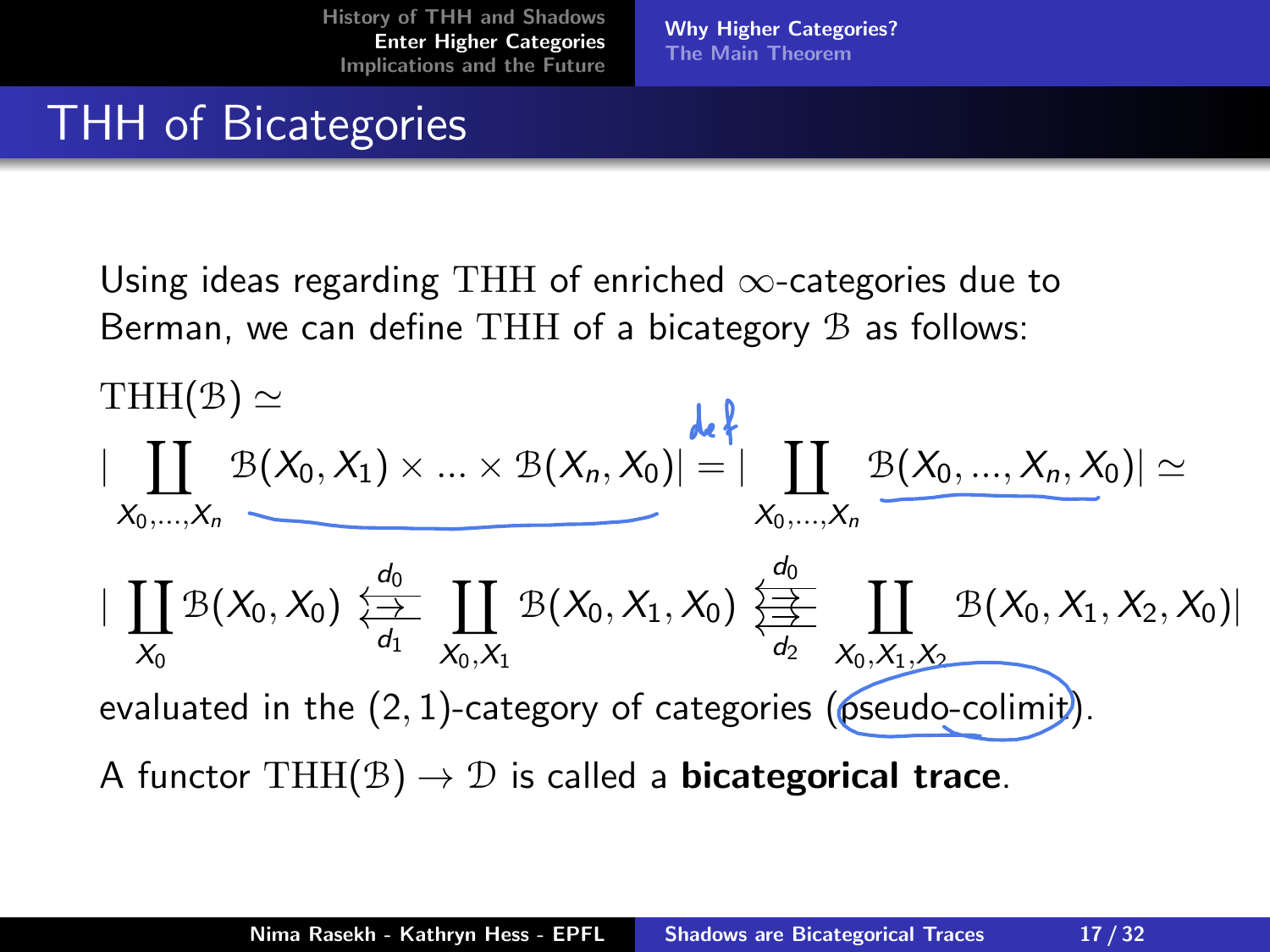[Why Higher Categories?](#page-17-0) [The Main Theorem](#page-22-0)

# Category of Shadows

#### **Definition**

Let  $\mathcal B$  be a bicategory and  $\mathcal D$  a category, define the category  $\text{Sha}(\mathcal{B}, \mathcal{D})$  as the category with objects shadows and morphisms natural transformations

 $\alpha$  :  $\langle\langle-\rangle\rangle_1 \rightarrow \langle\langle-\rangle\rangle_2$ 

that commutes with the associator, unitor and the following diagram:

$$
\langle\langle FG \rangle\rangle_1 \xrightarrow{\theta_1} \langle\langle GF \rangle\rangle_1
$$

$$
\downarrow \alpha_{FG} \qquad \qquad \downarrow \alpha_{GF}.
$$

$$
\langle\langle FG \rangle\rangle_2 \xrightarrow{\theta_2} \langle\langle GF \rangle\rangle_2,
$$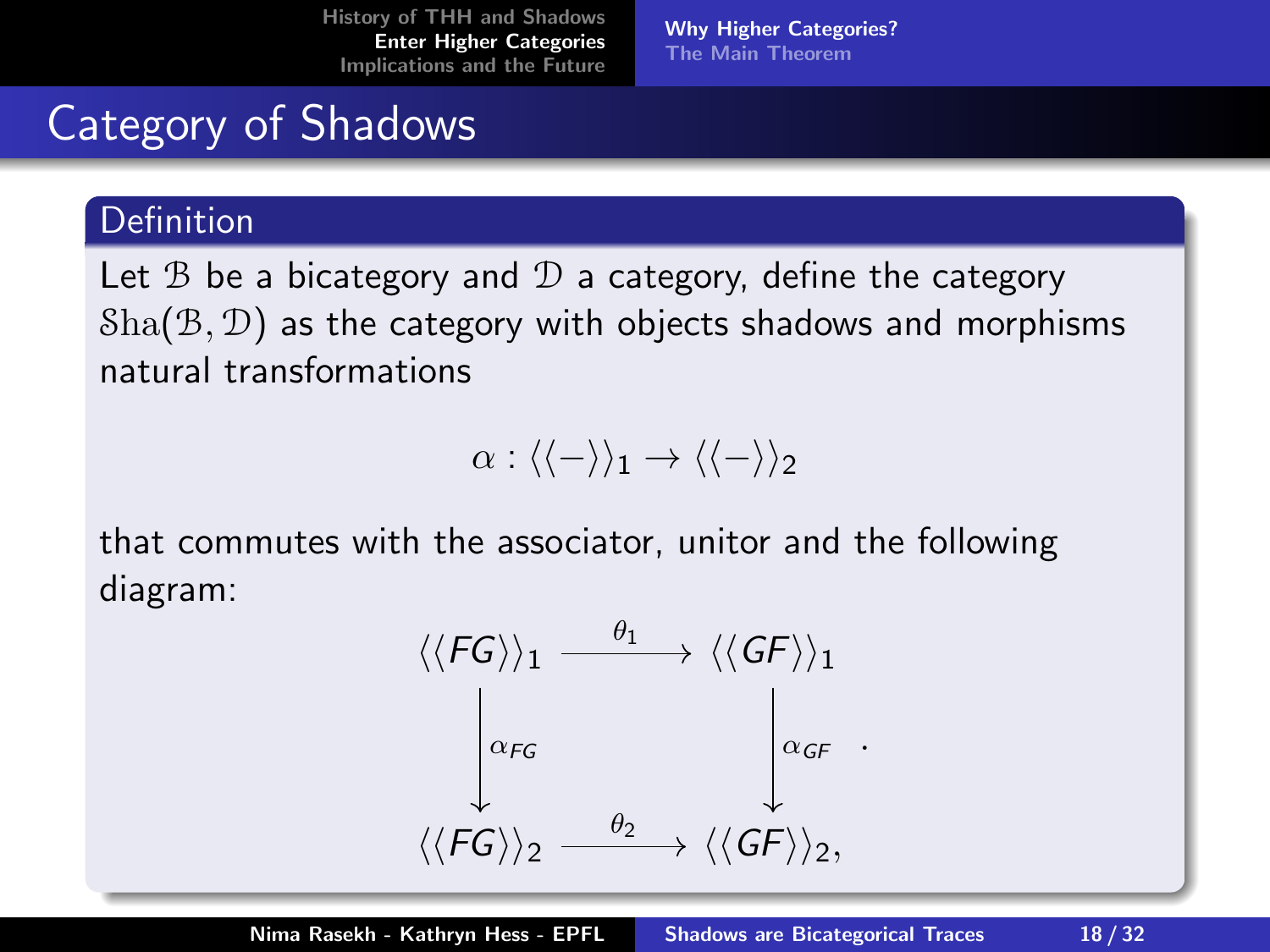[Why Higher Categories?](#page-17-0) [The Main Theorem](#page-22-0)

# <span id="page-22-0"></span>Shadows vs. THH

We now have the following main theorem.

#### Theorem (Hess-R.)

Let  $B$  be a bicategory and  $D$  a category. There is an equivalence of categories natural in B, D

 $Fun(THH(\mathcal{B}), \mathcal{D}) \simeq Sha(\mathcal{B}, \mathcal{D})$ 

The equivalence is very explicit given by functors going in both directions with one side strictly composing to the identity.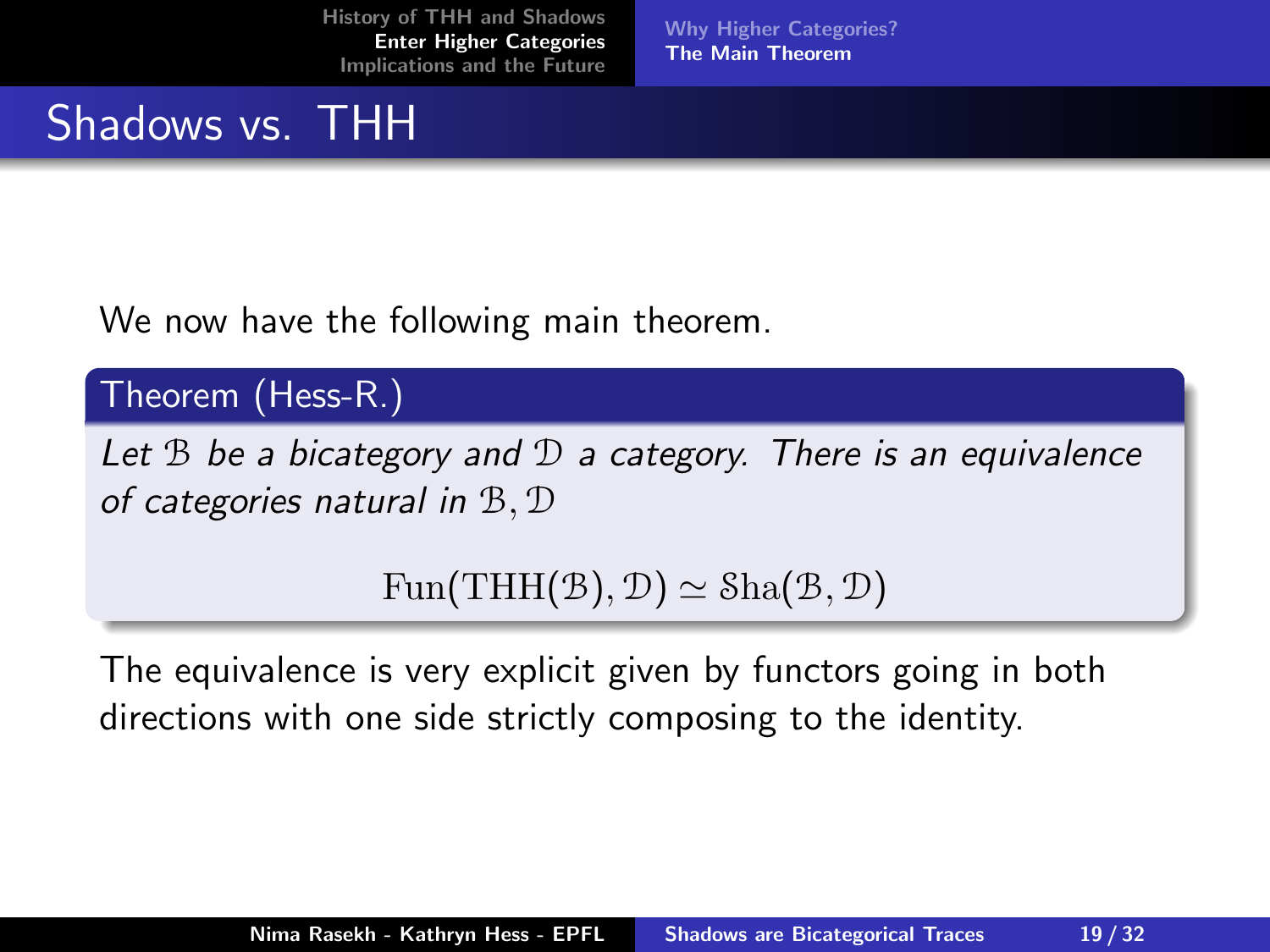[Why Higher Categories?](#page-17-0) [The Main Theorem](#page-22-0)

### How to go from THH to shadows via cocones

A functor THH( $\mathcal{B}$ )  $\rightarrow \mathcal{D}$  is the data of a pseudo-cocone



and we can already recognize the data of a shadow in this diagram!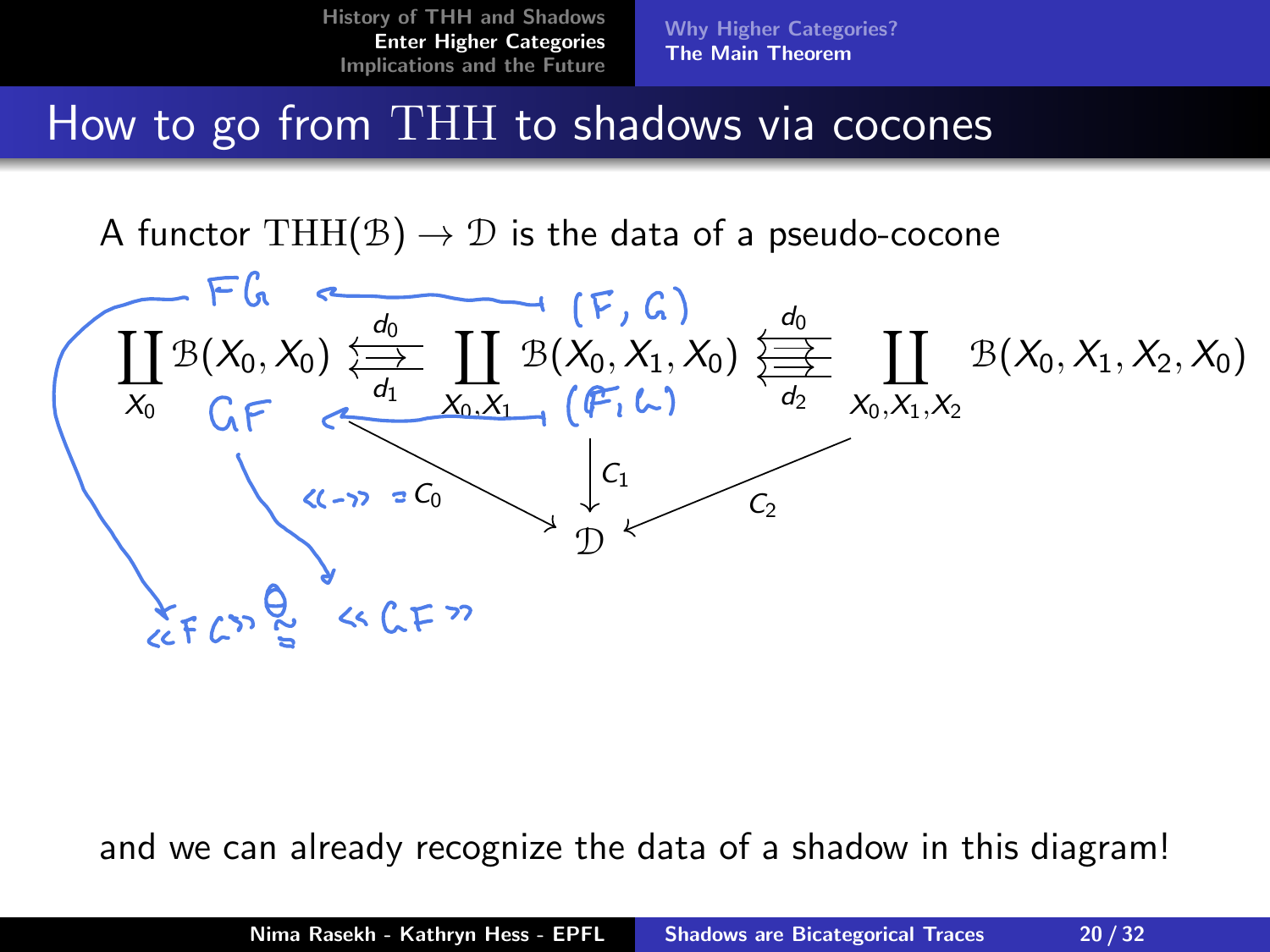[Why Higher Categories?](#page-17-0) [The Main Theorem](#page-22-0)

### Gist of Proof: Pseudocones

Let  $\Delta_{\leq 2}$  be the truncated simplex category with objects [0], [1], [2]. THH(B) is defined via pseudo-colimit and so a functor out of it corresponds to solving the following pseudo-lifting problem:



The gist of the proof is recognizing that the conditions of a shadow are precisely the obstructions to such pseudo-lift, which uses a lot of ideas by Street and Lack.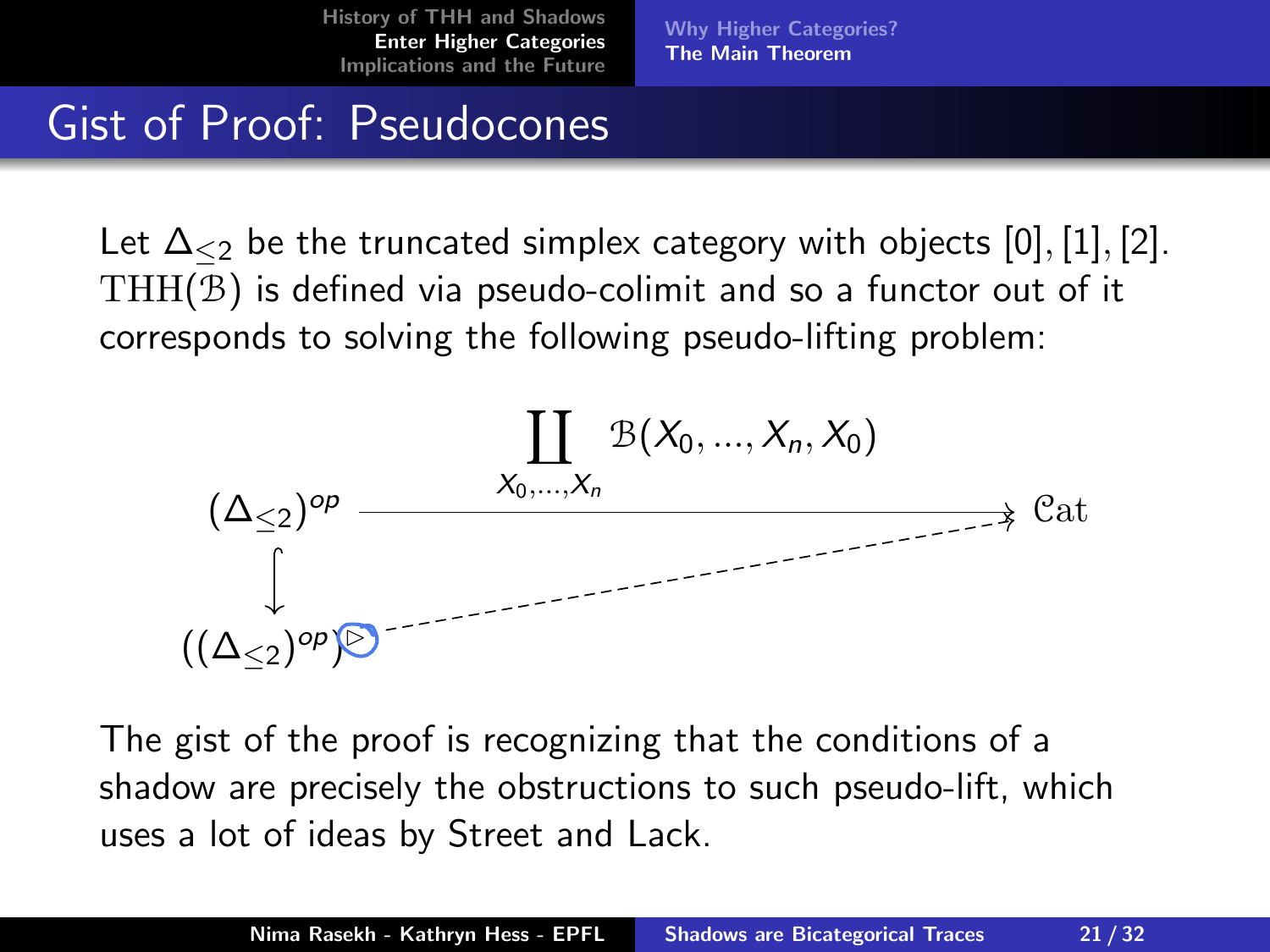[Implications](#page-25-0) [The Future](#page-32-0) [The End!](#page-35-0)

# <span id="page-25-0"></span>**Implications**

#### Let us look at several implications

- **1** Why shadows and THH are related
- <sup>2</sup> Morita Invariance
- $\bigcirc$  ( $\infty$ , 1)-Categorical Shadow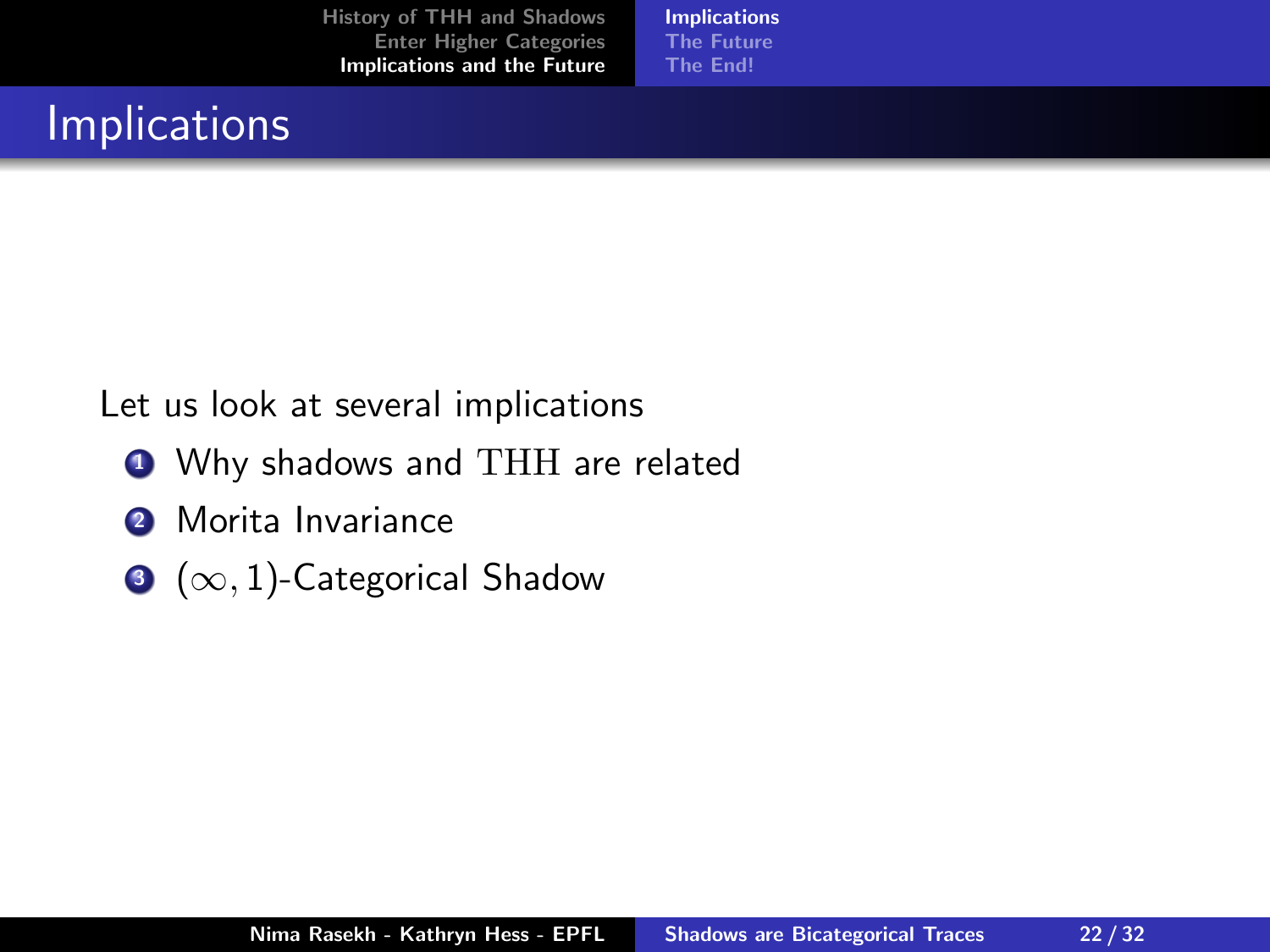[Implications](#page-25-0) [The Future](#page-32-0) [The End!](#page-35-0)

### Shadows are just right!

We have seen before (and there are many other examples) that shadows are very effective in studying shadows, Morita invariance and other phenomena.

Our proof gives a conceptual reason for this relation by characterizing shadows via THH again.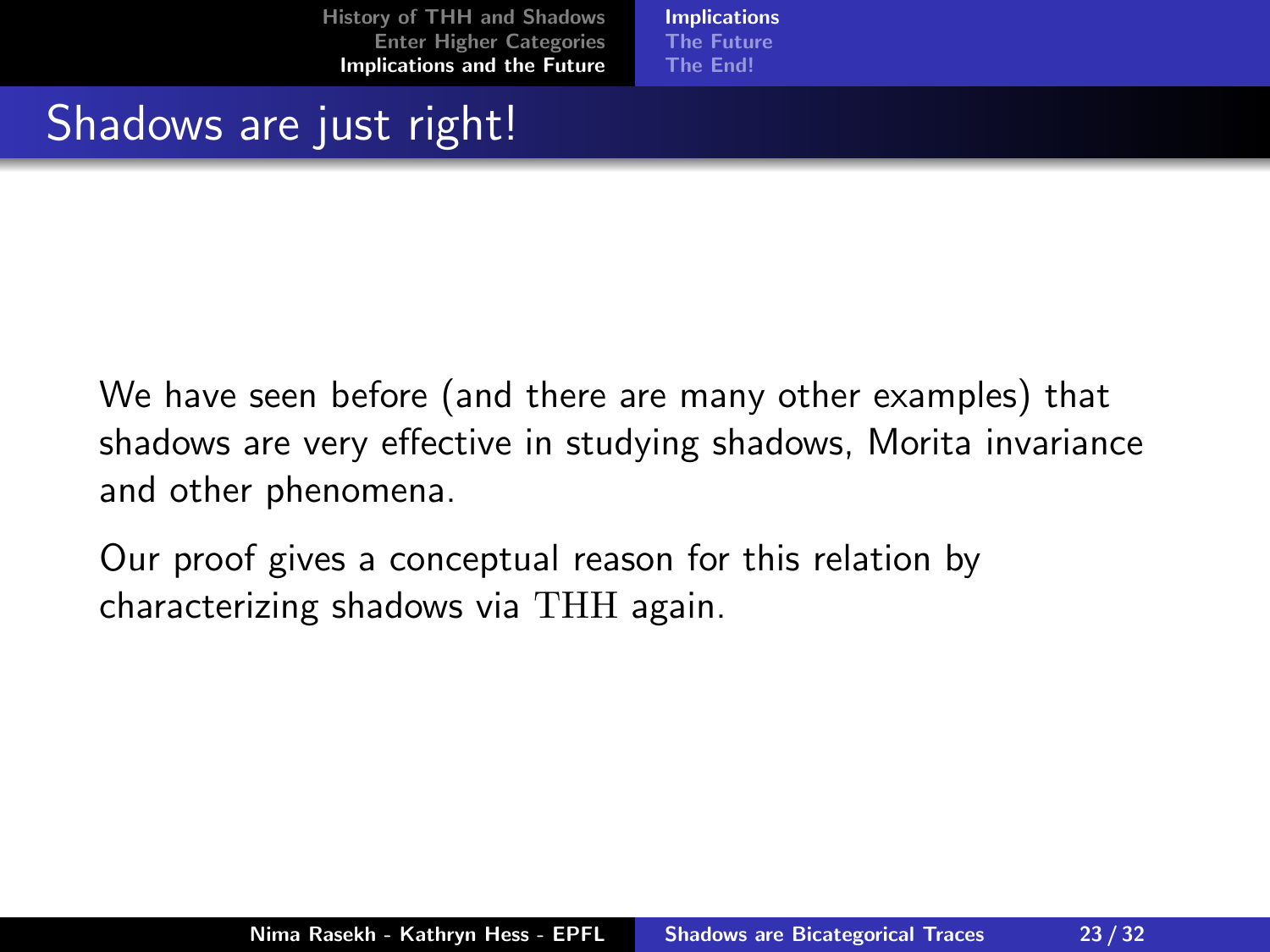[Implications](#page-25-0) [The Future](#page-32-0) [The End!](#page-35-0)

## The Free Adjunction Bicategory

Let Adj be the free adjunction 2-category, meaning it is the free 2-category on the diagram



and relations

$$
cL \circ Lu = id \quad uR \circ Rc = id.
$$

It has the property that a functor  $F : \mathcal{A} \mathrm{d} \mathrm{j} \to \mathcal{B}$  is precisely a Morita dual diagram in B.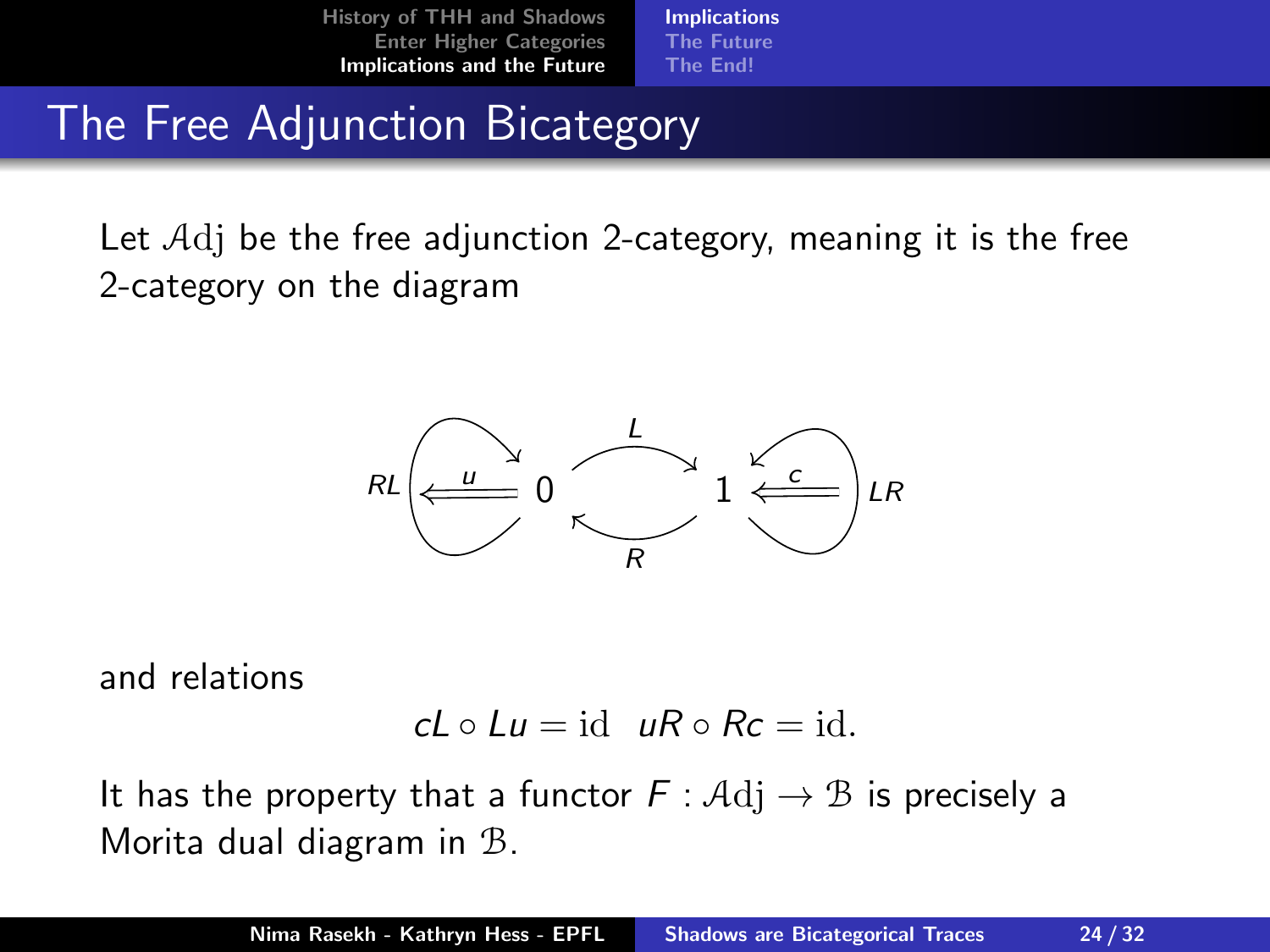[Implications](#page-25-0) [The Future](#page-32-0) [The End!](#page-35-0)

From free Adjunctions to Morita Invariance

Now for a bicategory B we get a functor

THH : Fun( $\mathcal{A}$ dj,  $\mathcal{B}$ )  $\rightarrow$  Fun(THH( $\mathcal{A}$ dj), THH( $\mathcal{B}$ )).

The objects on the left hand side are precisely the Morita dual pairs, so it would suffice to relate the right hand side to morphisms in THH( $\mathcal{B}$ ), which would require understanding THH( $\mathcal{A}$ dj).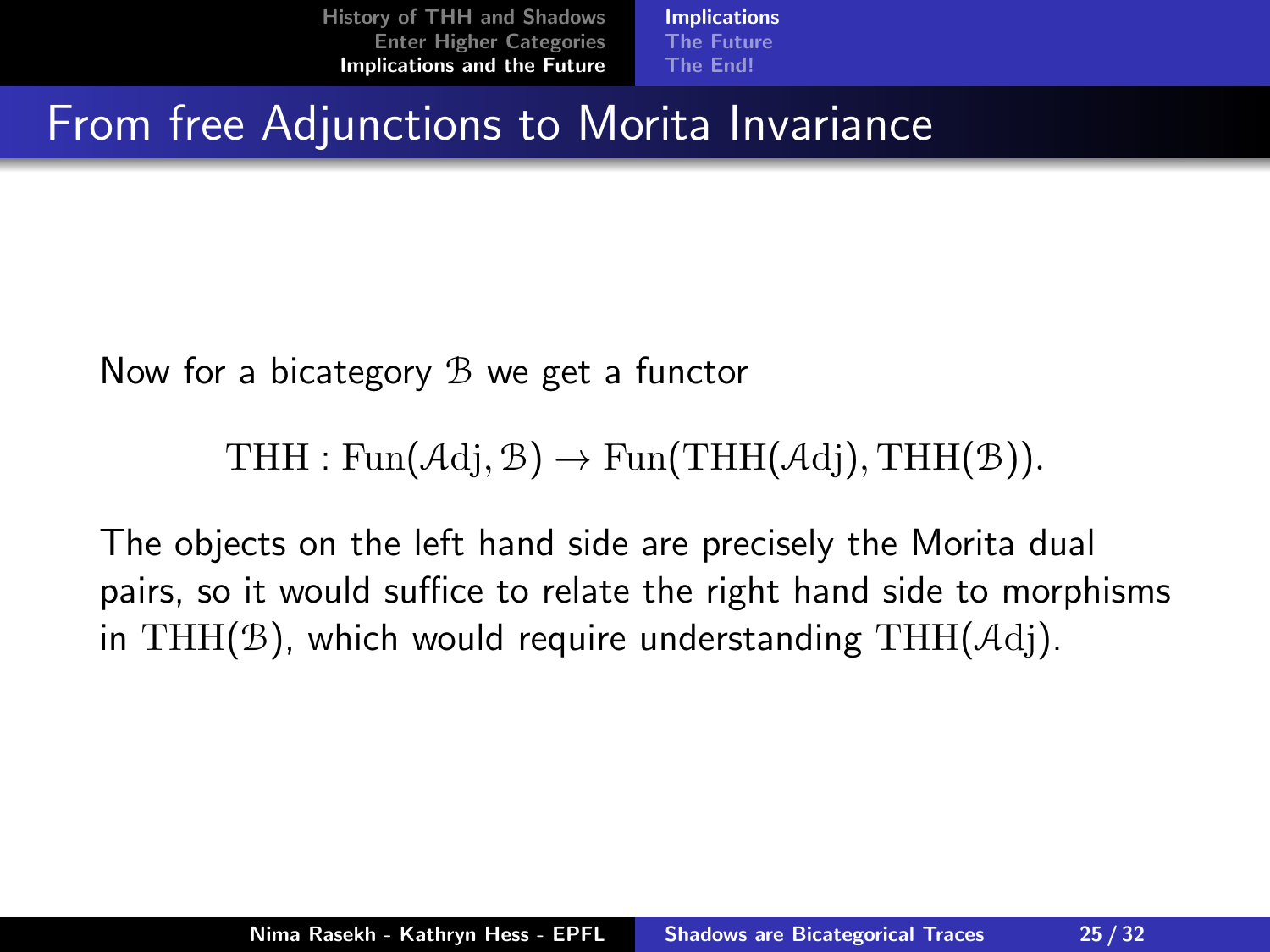[Implications](#page-25-0) [The Future](#page-32-0) [The End!](#page-35-0)

# THH of the Free Adjunction Category

The computation of  $THH(\mathcal{A}d)$  is quite challenging, so we compute an approximation thereof. Let  $\text{Adj}_{\leq 0}$  be the 2-category with the same generating 0, 1, 2-morphisms and with the additional relations  $LRL = L$ ,  $RLR = R$ .

#### Proposition (Hess-R.)

There is an equivalence of categories

$$
\mathrm{THH}(\mathcal{A}\mathrm{dj}_{\leq 0})\simeq [2]=\{0\leq 1\leq 2\}
$$

Moreover, the evident projection functor  $\mathrm{THH}(\mathcal{A}\mathrm{dj})\rightarrow\mathrm{THH}(\mathcal{A}\mathrm{dj}_{\leq 0})\simeq [2]$  has a section.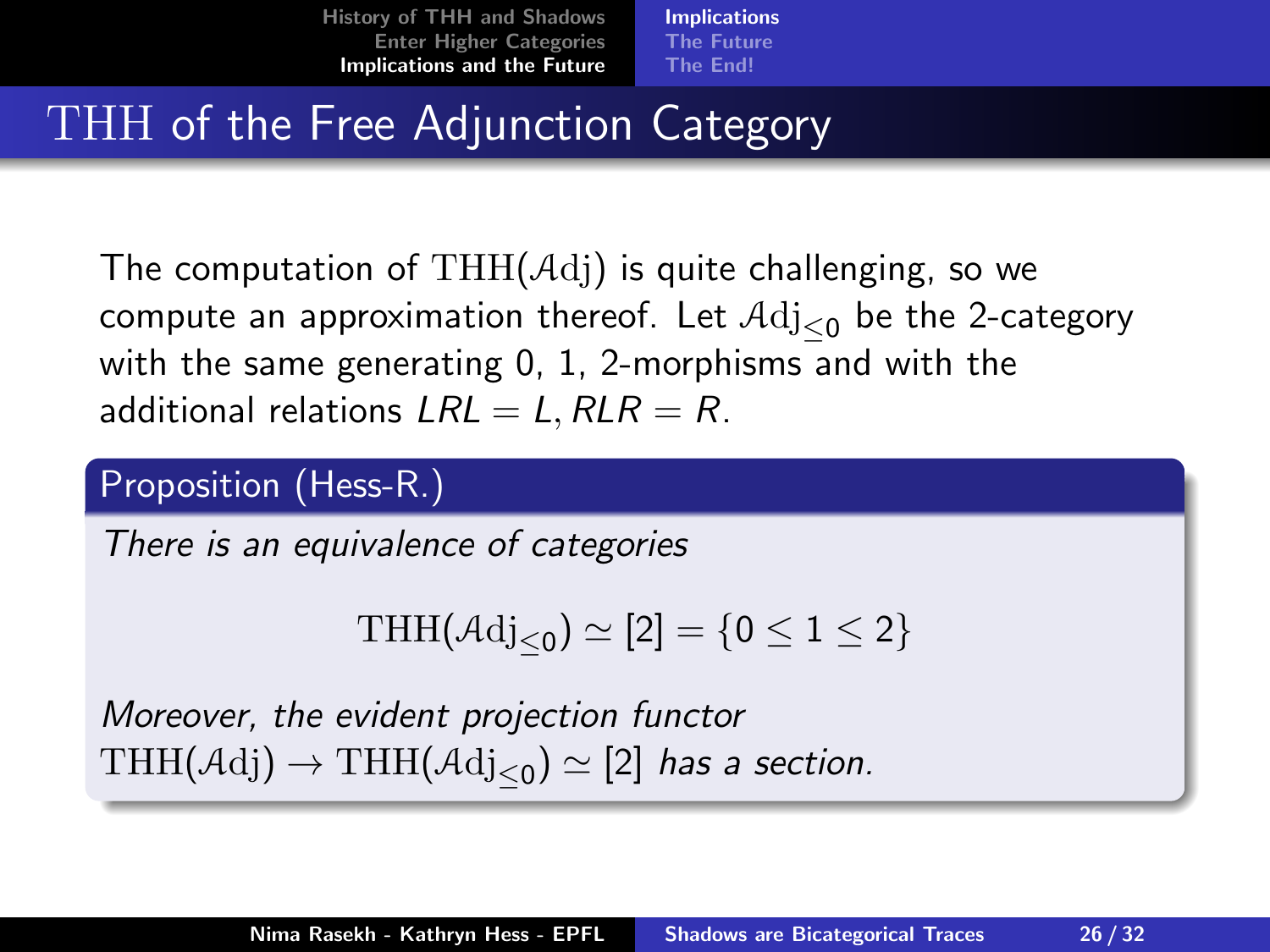[Implications](#page-25-0) [The Future](#page-32-0) [The End!](#page-35-0)

### Morita Invariance of Shadows via THH

#### Precomposing with this section gives us the desired map  $\tau$ HH section  $Fun(\mathcal{A}dj, \mathcal{B}) \to Fun(THH(\mathcal{A}dj), THH(\mathcal{B})) \to$ compore  $Fun([2], THH(\mathcal{B})) \rightarrow Fun([1], THH(\mathcal{B}))$

that takes the Morita dual  $(C, D, F, G, c, u)$  in B to the morphism

$$
\mathrm{id}_{\mathcal{C}} \stackrel{u}{\longrightarrow} GF \cong FG \stackrel{c}{\rightarrow} \mathrm{id}_{D}
$$

and functoriality implies that if the Morita dual is a Morita equivalence, then this morphism is an isomorphism.

Cool fact: This proof holds in a lot of places!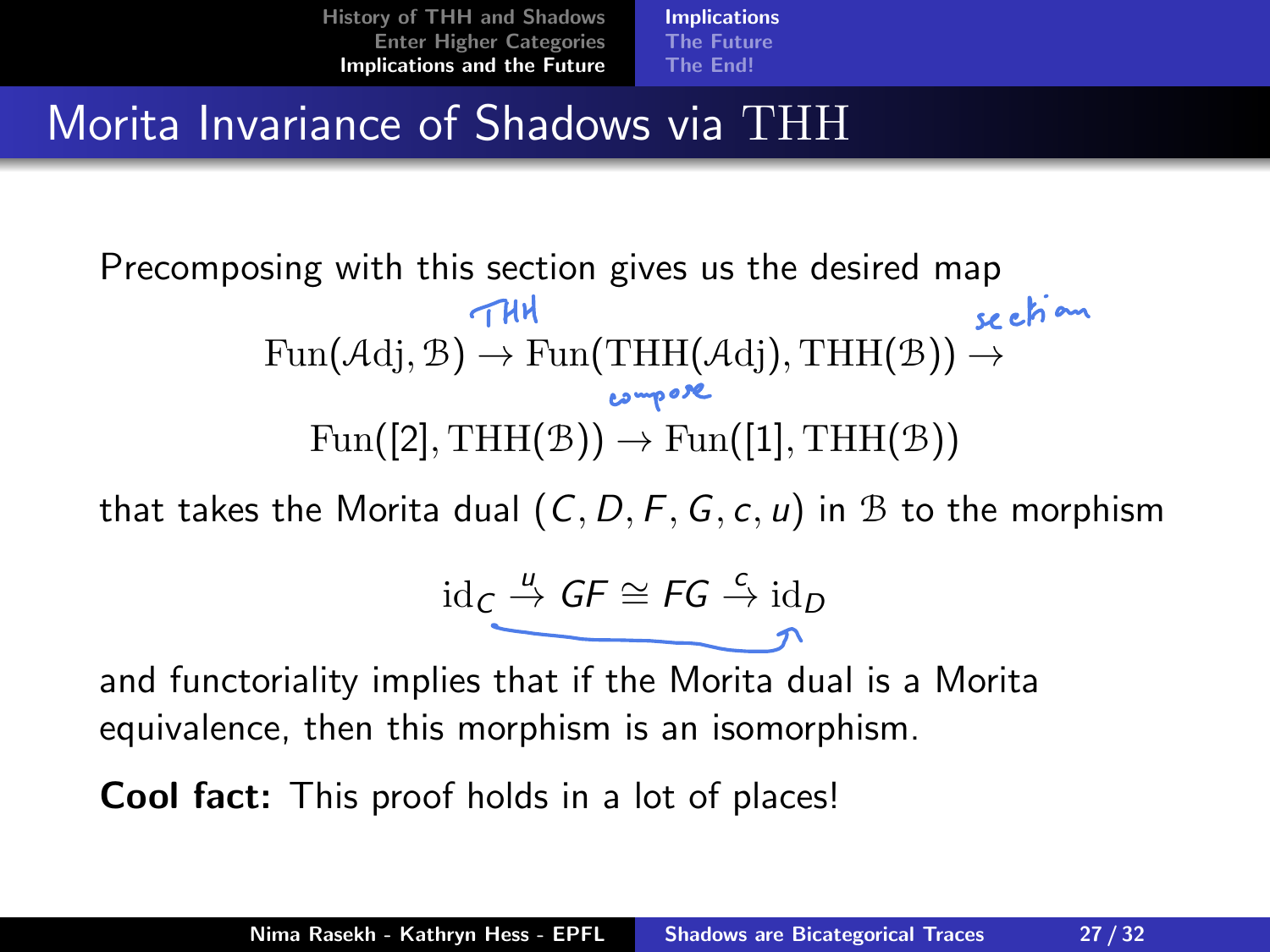[Implications](#page-25-0) [The Future](#page-32-0) [The End!](#page-35-0)

# $(\infty, 1)$ -Categorical Shadows

Using the main result we can also present the following definition:

#### **Definition**

Let B be an ( $\infty$ , 2)-category and D an ( $\infty$ , 1)-category. Then an  $(\infty, 1)$ -shadow is a functor of  $(\infty, 1)$ -categories THH(B)  $\rightarrow \mathcal{D}$ .

These notions are all well-defined due to work of Berman and in fact hold even if enriched over a symmetric monoidal  $\infty$ -category.

The next natural step is then to construct examples thereof.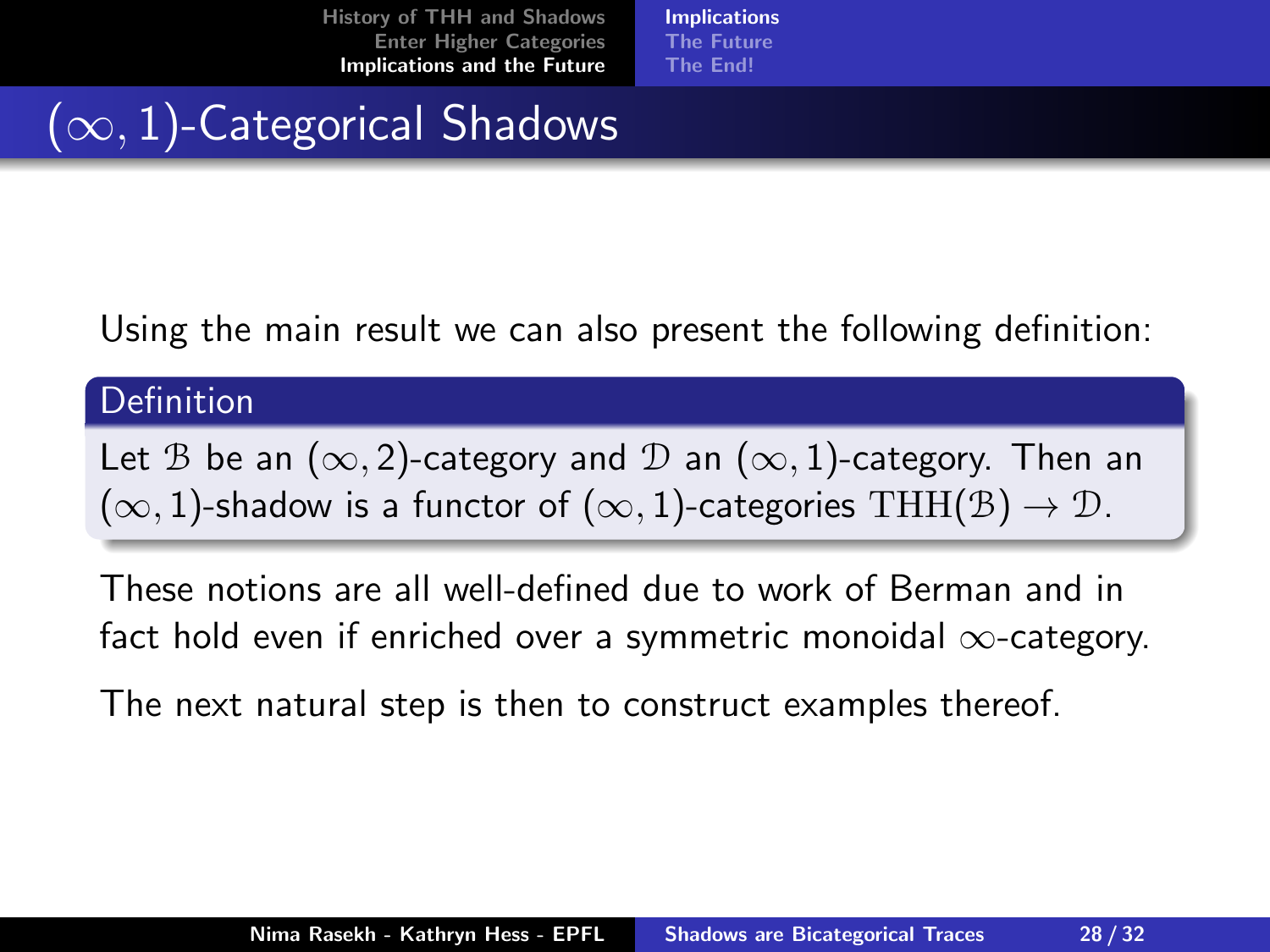[Implications](#page-25-0) [The Future](#page-32-0) [The End!](#page-35-0)

# <span id="page-32-0"></span>The Future

- **1** THH as an  $(\infty, 1)$ -shadow.
- **2** Tricategorical Shadows.
- **3** Constructing coTHH as an  $(\infty, 1)$ -categorical shadow.

Let's explain the first two in more detail.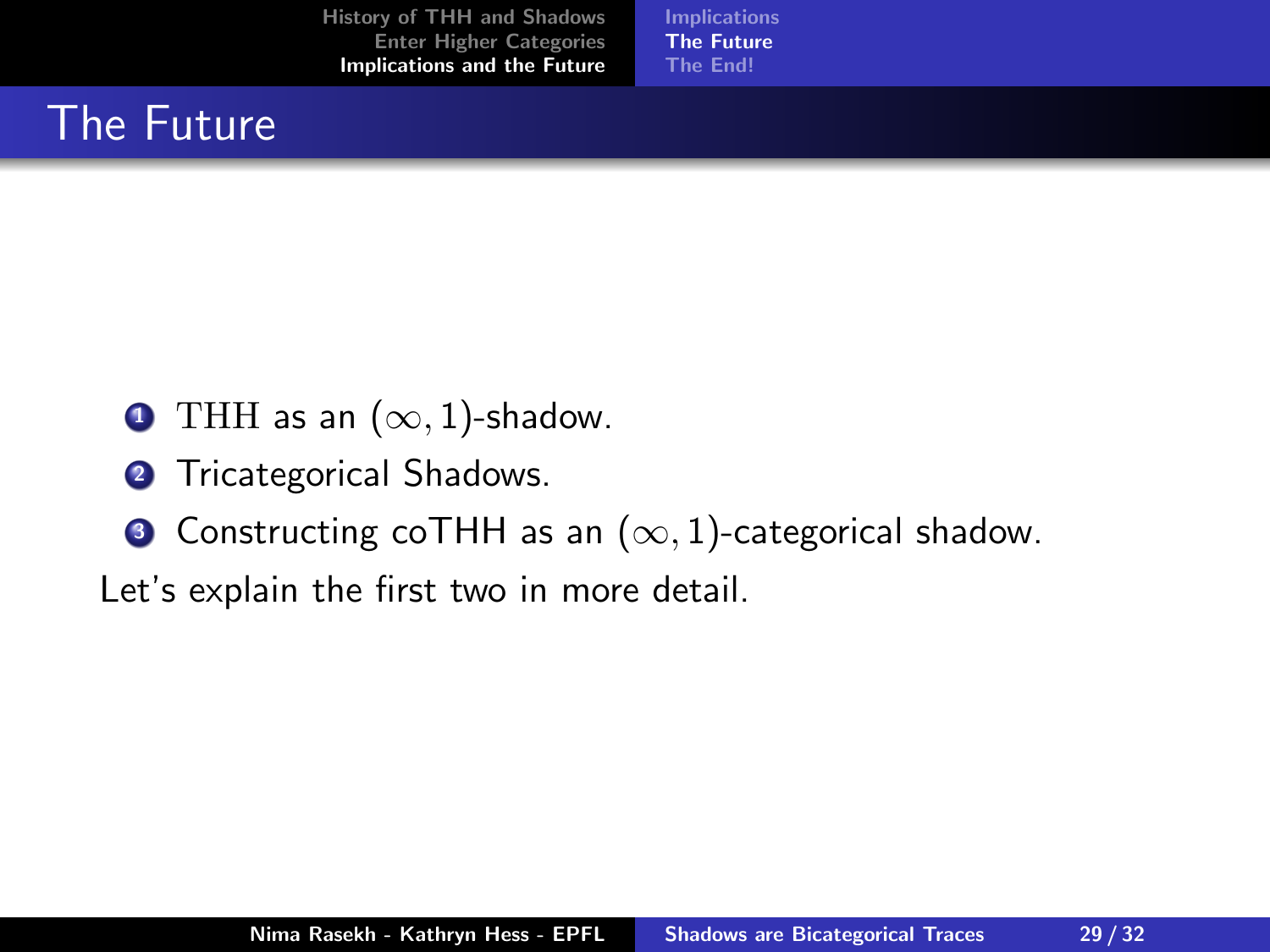[Implications](#page-25-0) [The Future](#page-32-0) [The End!](#page-35-0)

# Traces of Spectrally Enriched ∞-Categories

We saw before that one key example of a shadow is THH itself. Using the outline we now can formulate the appropriate homotopy coherent version

#### Question

Let  $\text{Mod}_{\text{Sp}}$  be the  $(\infty, 2)$ -category of spectrally enriched bimodules. Prove there exists a functor of  $(\infty, 1)$ -categories

 $THH : THH(Mod<sub>Sn</sub>) \rightarrow Sp$ 

such that at level of homotopy categories

```
Ho(THH) : HoTHH(Mod<sub>Sn</sub>) \rightarrow HoSp
```
it recovers the shadow constructed by Ponto and Campbell.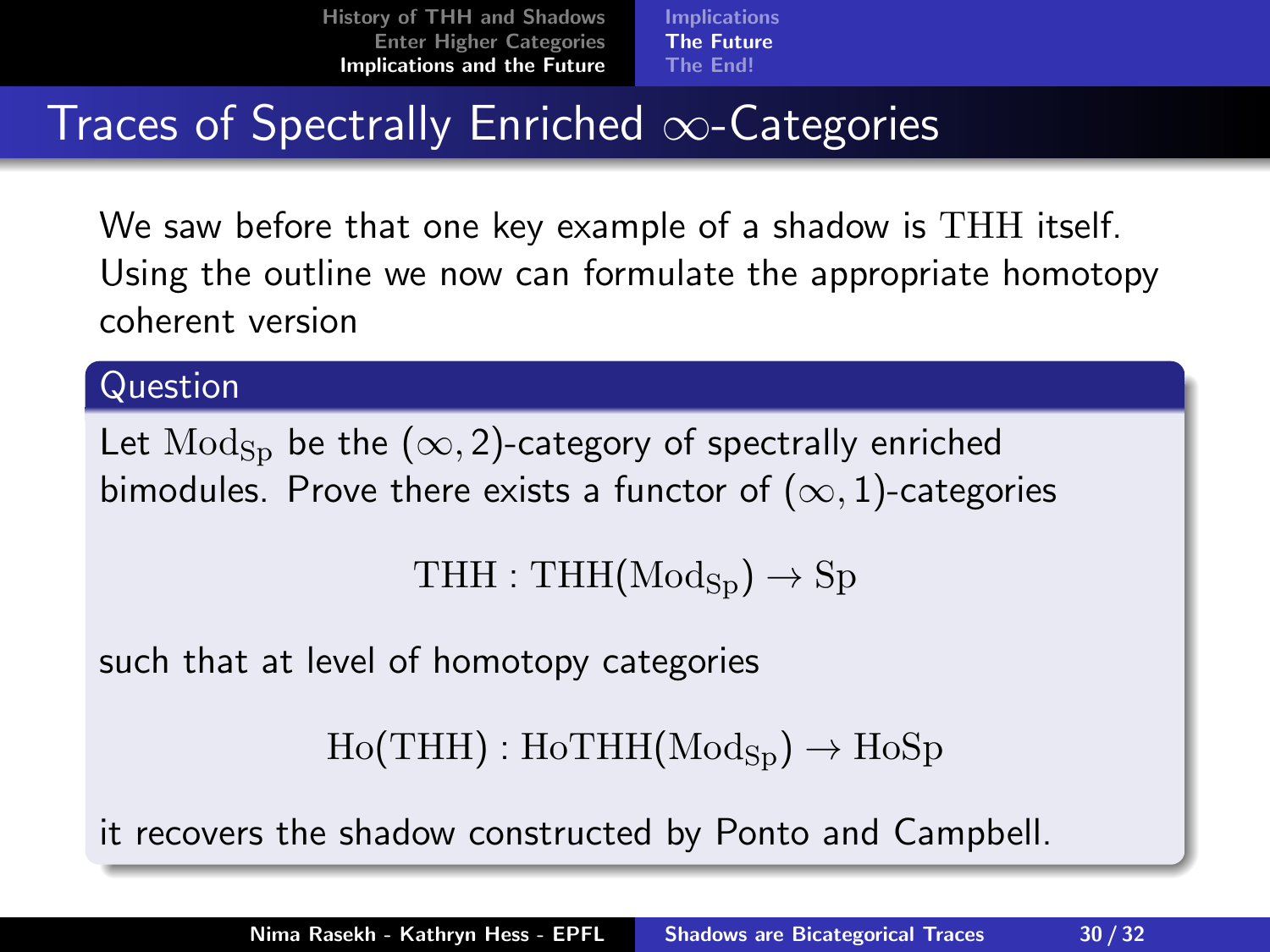[Implications](#page-25-0) [The Future](#page-32-0) [The End!](#page-35-0)

### Tricategorical Shadows

#### Question

Can we use similar steps to construct a tricategorical generalization of a shadow as the minimal data required to construct a lift